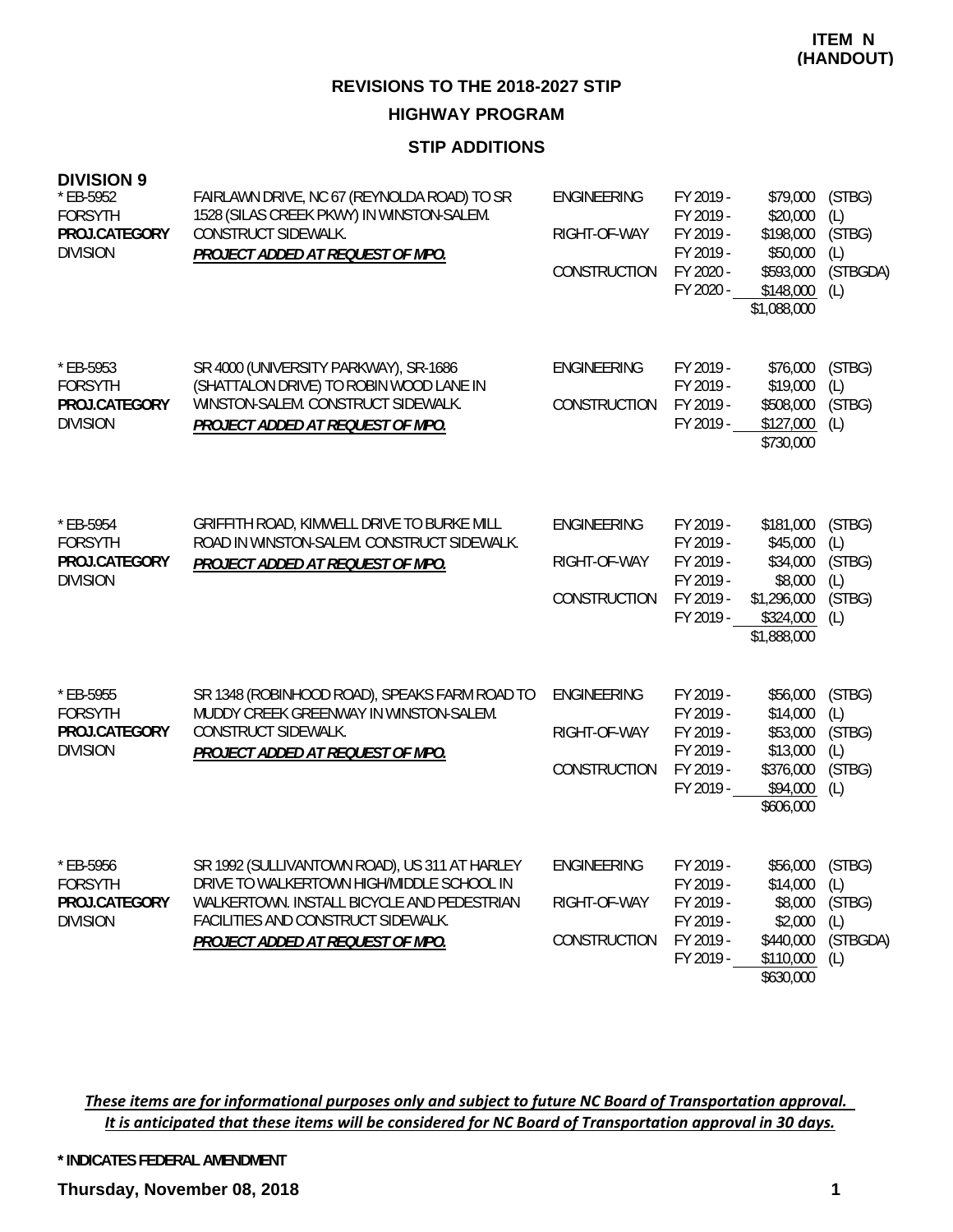**HIGHWAY PROGRAM**

# **STIP ADDITIONS**

| <b>DIVISION 9</b><br>* EB-5957<br><b>FORSYTH</b><br>PROJ.CATEGORY<br><b>DIVISION</b> | SR 2648 (OLD WINSTON ROAD), EXISTING SIDEWALK<br>ACROSS FROM SEVENTH DAY ADVENTIST CHURCH<br>PARKING LOT TO HOPKINS ROAD IN KERNERSVILLE.<br>CONSTRUCT SIDEWALK ON SOUTH SIDE.<br>PROJECT ADDED AT REQUEST OF MPO. | <b>ENGINEERING</b><br>RIGHT-OF-WAY<br><b>CONSTRUCTION</b> | FY 2019 -<br>FY 2019 -<br>FY 2020 -<br>FY 2020 -<br>FY 2021 -<br>FY 2021 - | \$29,000<br>\$7,000<br>\$29,000<br>\$7,000<br>\$186,000<br>\$46,000<br>\$304,000         | (STBG)<br>(L)<br>(STBG)<br>(L)<br>(STBGDA)<br>(L)     |
|--------------------------------------------------------------------------------------|--------------------------------------------------------------------------------------------------------------------------------------------------------------------------------------------------------------------|-----------------------------------------------------------|----------------------------------------------------------------------------|------------------------------------------------------------------------------------------|-------------------------------------------------------|
| * EB-5958<br><b>FORSYTH</b><br>PROJ.CATEGORY<br><b>DIVISION</b>                      | BERMUDA RUN, TWINS WAY (NEAR INTERSECTION<br>WITH US-158) WEST TO PEDESTRIAN TUNNEL UNDER I-<br>40 IN BERMUDA RUN. CONSTRUCT PORTION OF BLUE<br><b>HERON TRAIL.</b><br>PROJECT ADDED AT REQUEST OF MPO.            | <b>ENGINEERING</b><br>CONSTRUCTION                        | FY 2019 -<br>FY 2019 -<br>FY 2019 -<br>FY 2019 -<br>FY 2019 -<br>FY 2019 - | \$189,000<br>\$47,000<br>\$1,263,000<br>\$217,000<br>\$2,000<br>\$371,000<br>\$2,089,000 | (STBG)<br>(L)<br>(STBG)<br>(STBGDA)<br>(TAPDA)<br>(L) |
| * EB-5959<br><b>FORSYTH</b><br>PROJ.CATEGORY<br><b>DIVISION</b>                      | SR 3000 (IDOLS ROAD), SR 1103 (MIDDLEBROOK<br>DRIVE) TO TANGLEWOOD PARK ROAD IN CLEMMONS.<br>CONSTRUCT SIDEWALK.<br>PROJECT ADDED AT REQUEST OF MPO.                                                               | <b>ENGINEERING</b><br>CONSTRUCTION                        | FY 2019 -<br>FY 2019 -<br>FY 2020 -<br>FY 2020 -<br>FY 2020 -              | \$88,000<br>\$22,000<br>\$202,000<br>\$516,000<br>\$179,000<br>\$1,007,000               | (STBGDA)<br>(L)<br>(STBG)<br>(STBGDA)<br>(L)          |
| $*$ U-6154<br><b>FORSYTH</b><br>PROJ.CATEGORY<br><b>DIVISION</b>                     | SR 1308 (LEWISVILLE-VIENNA ROAD), AT SR 1348<br>(ROBINHOOD ROAD) IN LEWISVILLE. CONVERT<br>EXISTING SIGNALIZED INTERSECTION TO A SINGLE<br>LANE ROUNDABOUT.<br>PROJECT ADDED AT REQUEST OF MPO.                    | <b>ENGINEERING</b><br>RIGHT-OF-WAY<br>CONSTRUCTION        | FY 2019 -<br>FY 2019 -<br>FY 2020 -<br>FY 2020 -<br>FY 2021 -<br>FY 2021 - | \$96,000<br>\$24,000<br>\$200,000<br>\$50,000<br>\$720,000<br>\$180,000<br>\$1,270,000   | (STBG)<br>(L)<br>(STBG)<br>(L)<br>(STBGDA)<br>(L)     |
| $*$ U-6155<br><b>FORSYTH</b><br>PROJ.CATEGORY<br><b>DIVISION</b>                     | SR 1725 (UNIVERSITY PKWY), AT INTERSECTION WITH<br>COLISEUM DRIVE IN WINSTON-SALEM. CONSTRUCT<br>INTERSECTION IMPROVEMENTS FOR PEDESTRIAN<br>SAFETY.<br><b>PROJECT ADDED AT REQUEST OF MPO.</b>                    | <b>ENGINEERING</b><br>CONSTRUCTION                        | FY 2019 -<br>FY 2019 -<br>FY 2019 -<br>FY 2019 -<br>FY 2019 -              | \$60,000<br>\$15,000<br>\$65,000<br>\$50,000<br>\$60,000<br>\$250,000                    | (STBG)<br>(L)<br>(STBG)<br>(HSIP)<br>(L)              |

#### These items are for informational purposes only and subject to future NC Board of Transportation approval. It is anticipated that these items will be considered for NC Board of Transportation approval in 30 days.

#### **\* INDICATES FEDERAL AMENDMENT**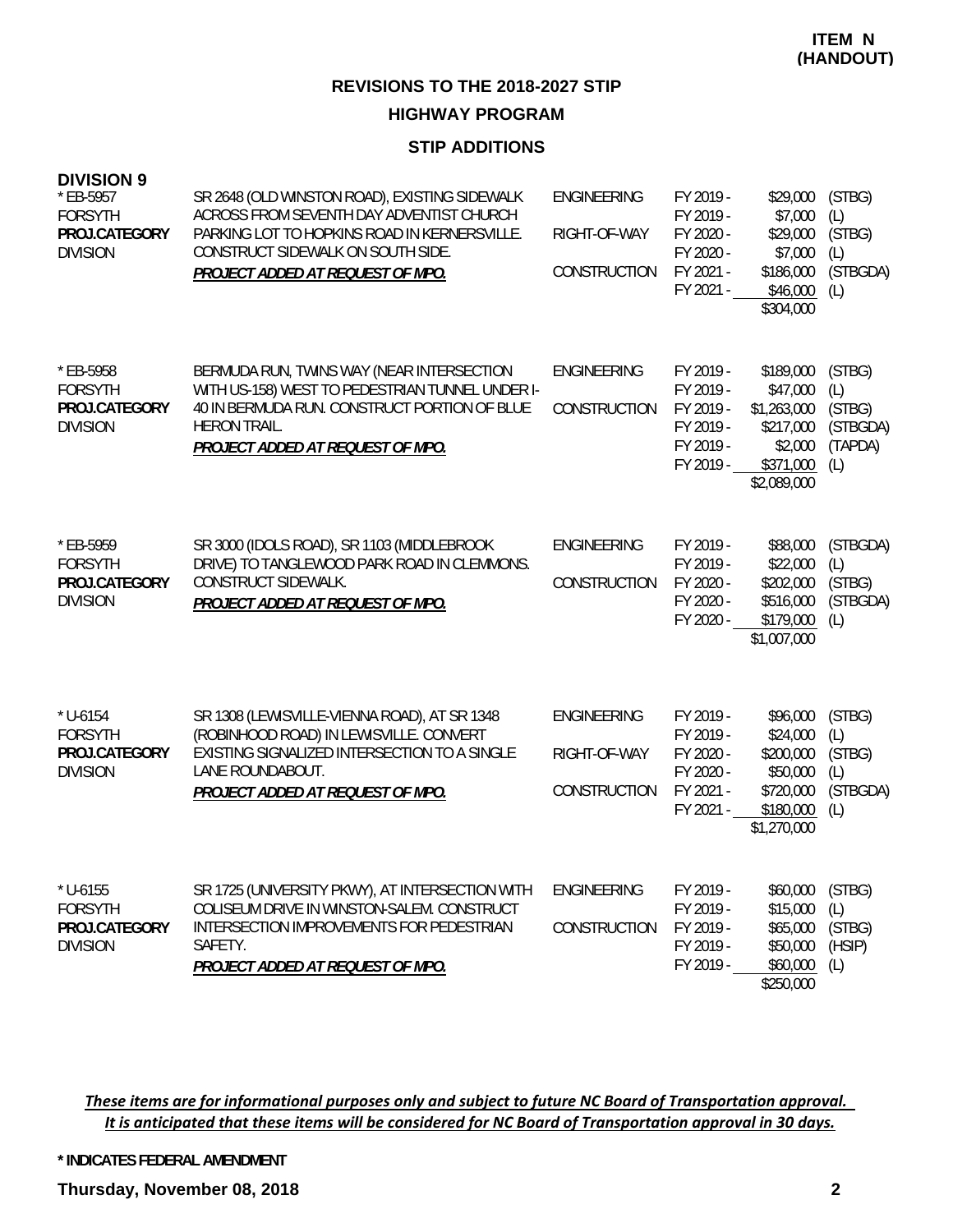# **STIP ADDITIONS**

#### **DIVISION 10**

| * U-5703B        | US 74 (ROOSEVELT BLVD), REALIGN JAMES HAMILTON | RIGHT-OF-WAY | FY 2019 - | \$500,000<br>$(\top)$ |  |
|------------------|------------------------------------------------|--------------|-----------|-----------------------|--|
| UNION            | ROAD TO INTERSECT WITH SR 1514 (ROCKY RIVER    | CONSTRUCTION | FY 2020 - | \$650,000<br>$(\top)$ |  |
| PROJ.CATEGORY    | ROAD) AT MYERS ROAD.                           |              |           | \$1,150,000           |  |
| <b>STATEWIDE</b> | ADD RIGHT-OF-WAY IN FY 19 NOT PREVIOUSLY       |              |           |                       |  |
|                  | <i>PROGRAMMED.</i>                             |              |           |                       |  |

#### **DIVISION 11**

| $*$ 1-6050       | 1-74 & 1-77, 1-74 & 1-77 INTERCHANGES/RAMPS. | CONSTRUCTION FY 2019 - | \$1,000,000 | (NHPIM) |
|------------------|----------------------------------------------|------------------------|-------------|---------|
| <b>SURRY</b>     | PROJECT ADDED AT REQUEST OF DIVISION.        |                        | \$1,000,000 |         |
| PROJ.CATEGORY    |                                              |                        |             |         |
| <b>STATEWIDE</b> |                                              |                        |             |         |

#### **DIVISION 13**

| * FB-5547B      | BLACK MOUNTAIN RIVERWALK GREENWAY.          | ENGINEERING  | FY 2019 - |                | \$110,000 (STBGDA) |
|-----------------|---------------------------------------------|--------------|-----------|----------------|--------------------|
| BUNCOMBE        | CONSTRUCT MULTI-USE PATH FROM BLACK         |              | FY 2019 - | \$28,000 (L)   |                    |
| PROJCATEGORY    | MOUNTAIN AVENUE TO THE INTO THE OAKS TRAIL. | CONSTRUCTION | FY 2020 - |                | \$600,000 (STBGDA) |
| <b>DIVISION</b> | ADD CONSTRUCTION IN FY 20 NOT PREVIOUSLY    |              | FY 2020 - | $$150,000$ (L) |                    |
|                 | PROGRAMMED AT REOUEST OF MPO                |              |           | \$888,000      |                    |

#### **STIP MODIFICATIONS**

| <b>DIVISION 1</b> |                                             |                     |           |             |     |
|-------------------|---------------------------------------------|---------------------|-----------|-------------|-----|
| R-5740            | SR 1329 (WOODVILLE ROAD), SR 1331 (RED BANK | BUILD NC CONST      | FY 2019 - | \$429,000   | (T) |
| <b>PEROUIMANS</b> | ROAD) TO SR 1300 (NEW HOPE ROAD). UPGRADE   |                     | FY 2020 - | \$429,000   | (T) |
| PROJ.CATEGORY     | ROADWAY.                                    |                     | FY 2021 - | \$429,000   | (T) |
| <b>DIVISION</b>   | PROJECT TO UTILIZE BUILD NC BONDS           |                     | FY 2022 - | \$429,000   | (T) |
|                   |                                             |                     | FY 2023 - | \$429,000   | (T) |
|                   |                                             |                     | FY 2024 - | \$429,000   | (T) |
|                   |                                             |                     | FY 2025 - | \$429,000   | (T) |
|                   |                                             |                     | FY 2026 - | \$429,000   | (T) |
|                   |                                             |                     | FY 2027 - | \$429,000   | (T) |
|                   |                                             |                     | FY 2028 - | \$429,000   | (T) |
|                   |                                             |                     | FY 2029 - | \$429,000   | (T) |
|                   |                                             |                     | POST YR-  | \$1,716,000 | (T) |
|                   |                                             | <b>CONSTRUCTION</b> | FY 2019 - | \$800,000   | (T) |
|                   |                                             |                     |           | \$7,235,000 |     |

These items are for informational purposes only and subject to future NC Board of Transportation approval. It is anticipated that these items will be considered for NC Board of Transportation approval in 30 days.

**\* INDICATES FEDERAL AMENDMENT**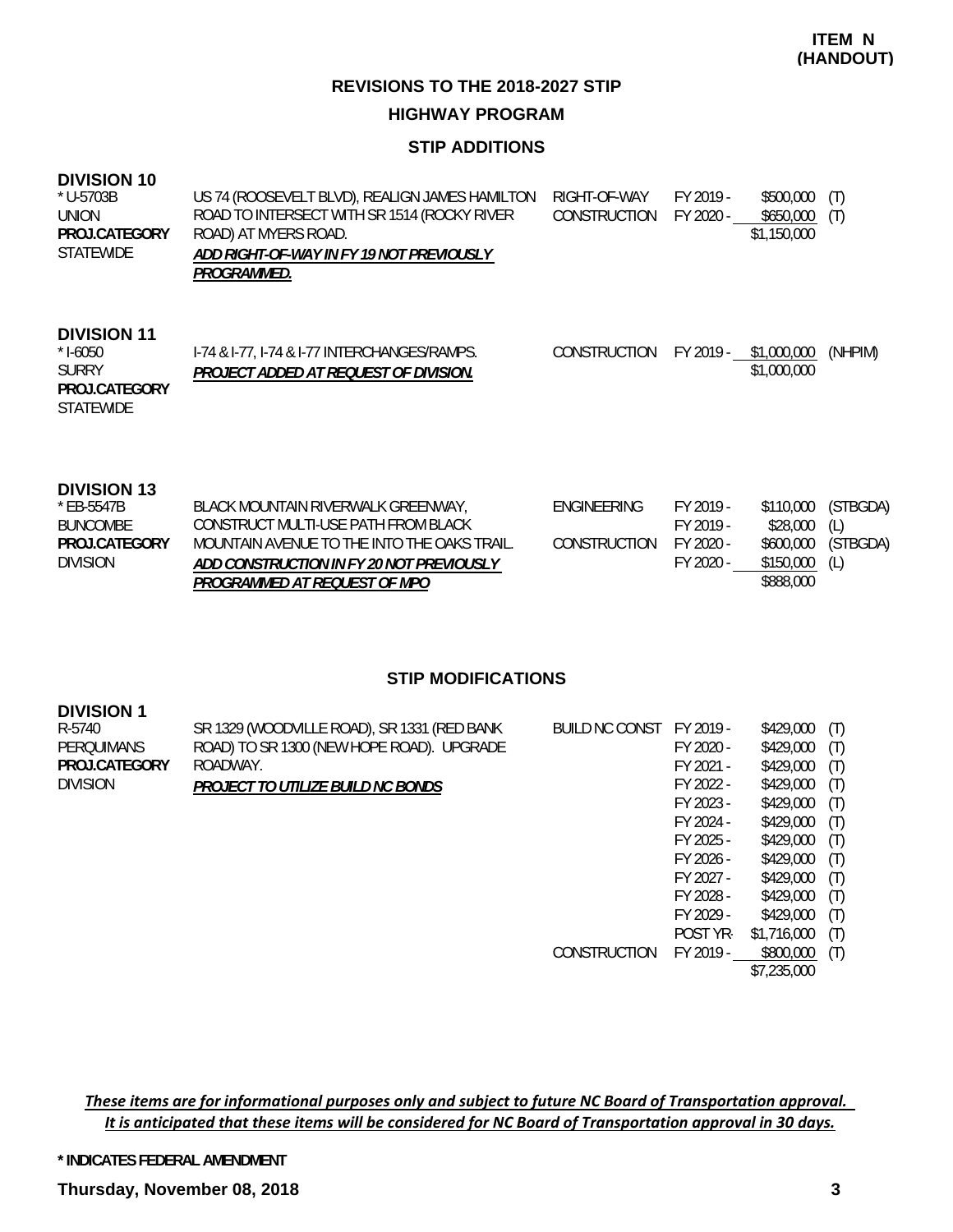#### **STIP MODIFICATIONS**

| <b>DIVISION 2</b><br>R-3403B<br>CRAVEN                | US 17, SR 1433 (ANTIOCH ROAD) TO NC 43<br>COST INCREASE EXCEEDING \$2 MILLION AND 25%                                                                                                                | RIGHT-OF-WAY                                              | FY 2020 -<br>FY 2021 -                                                                                                                                                            | \$3,400,000<br>\$3,400,000                                                                                                                                                             | (T)<br>(T)                                                                                     |
|-------------------------------------------------------|------------------------------------------------------------------------------------------------------------------------------------------------------------------------------------------------------|-----------------------------------------------------------|-----------------------------------------------------------------------------------------------------------------------------------------------------------------------------------|----------------------------------------------------------------------------------------------------------------------------------------------------------------------------------------|------------------------------------------------------------------------------------------------|
| PROJ.CATEGORY<br><b>REGIONAL</b>                      | <b>THRESHOLDS.</b>                                                                                                                                                                                   | <b>UTILITIES</b><br><b>BUILD NC CONST</b>                 | FY 2020 -<br>FY 2021 -<br>FY 2022 -<br>FY 2023 -<br>FY 2024 -<br>FY 2025 -<br>FY 2026 -<br>FY 2027 -<br>FY 2028 -<br>FY 2029 -                                                    | \$450,000<br>\$450,000<br>\$1,373,000<br>\$1,373,000<br>\$1,373,000<br>\$1,373,000<br>\$1,373,000<br>\$1,373,000<br>\$1,373,000<br>\$1,373,000                                         | (T)<br>(T)<br>(T)<br>(T)<br>(T)<br>(T)<br>(T)<br>(T)<br>(T)<br>(T)                             |
|                                                       |                                                                                                                                                                                                      | CONSTRUCTION                                              | POST YR-<br>FY 2022 -<br>FY 2023 -<br>FY 2024 -<br>FY 2025 -<br>FY 2026 -                                                                                                         | \$9,611,000<br>\$6,340,000<br>\$6,340,000<br>\$6,340,000<br>\$6,340,000<br>\$6,340,000<br>\$59,995,000                                                                                 | (T)<br>(T)<br>(T)<br>(T)<br>(T)<br>(T)                                                         |
| R-4463A<br>CRAVEN<br>PROJ.CATEGORY<br><b>REGIONAL</b> | NC 43 CONNECTOR, US 17 TO SOUTH OF US 70.<br><b>PROJECT TO UTILIZE BUILD NC BONDS</b>                                                                                                                | RIGHT-OF-WAY<br><b>UTILITIES</b><br><b>BUILD NC CONST</b> | FY 2019 -<br>FY 2019 -<br>FY 2019 -<br>FY 2020 -<br>FY 2021 -<br>FY 2022 -<br>FY 2023 -<br>FY 2024 -<br>FY 2025 -<br>FY 2026 -<br>FY 2027 -<br>FY 2028 -<br>FY 2029 -<br>POST YR- | \$1,225,000<br>\$500,000<br>\$472,000<br>\$472,000<br>\$472,000<br>\$472,000<br>\$472,000<br>\$472,000<br>\$472,000<br>\$472,000<br>\$472,000<br>\$472,000<br>\$472,000<br>\$1,888,000 | (T)<br>(T)<br>(T)<br>(T)<br>(T)<br>(T)<br>(T)<br>(T)<br>(T)<br>(T)<br>(T)<br>(T)<br>(T)<br>(T) |
| R-5777C                                               | US 70, THURMAN ROAD TO HAVELOCK BYPASS.                                                                                                                                                              | CONSTRUCTION<br>RIGHT-OF-WAY                              | FY 2019 -<br>FY 2020 -                                                                                                                                                            | \$500,000<br>\$9,305,000<br>\$28,500,000                                                                                                                                               | (T)<br>(T)                                                                                     |
| CRAVEN<br>PROJ.CATEGORY<br><b>STATEWIDE</b>           | UPGRADE ROADWAY TO FREEWAY AND CONSTRUCT<br>SERVICE ROADS.<br>ACCELERATE RIGHT-OF-WAY FROM PY TO FY 20 AND<br>CONSTRUCTION FROM PY TO FY 20 TO EXPEDITE<br>DELIVERY OF NEW STI PROJECT DUE TO RECENT | <b>UTILITIES</b><br>CONSTRUCTION                          | FY 2020 -<br>FY 2020 -<br>FY 2021 -<br>FY 2022 -                                                                                                                                  | \$1,100,000<br>\$6,175,000<br>\$39,108,000<br>\$39,108,000<br>FY 2023 - \$39,109,000                                                                                                   | (T)<br>(T)<br>(T)<br>(T)<br>(T)                                                                |

These items are for informational purposes only and subject to future NC Board of Transportation approval. It is anticipated that these items will be considered for NC Board of Transportation approval in 30 days.

**\* INDICATES FEDERAL AMENDMENT**

**Thursday, November 08, 2018 4**

*AWARD OF FEDERAL INFRA GRANT.*

\$153,100,000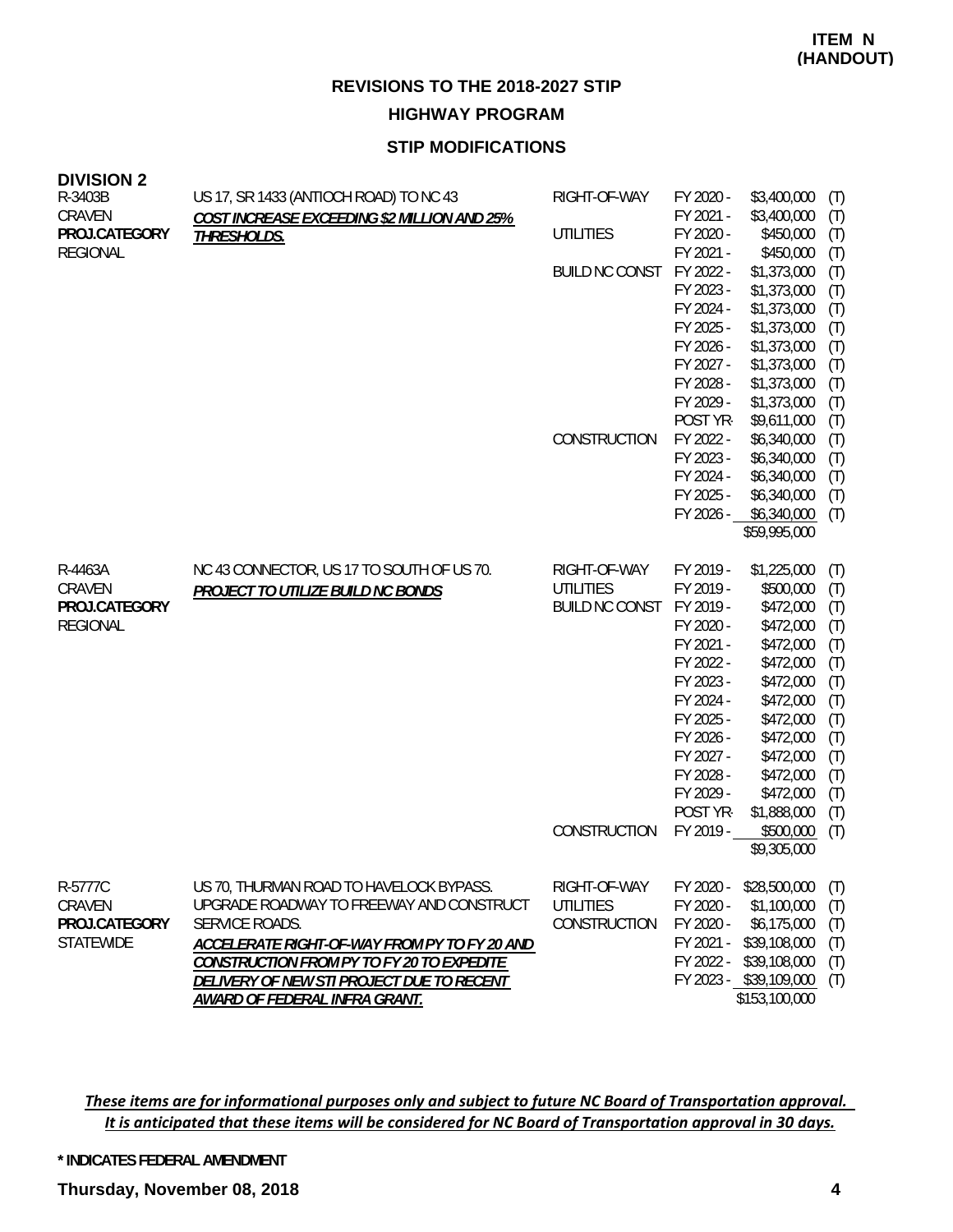# **HIGHWAY PROGRAM**

# **STIP MODIFICATIONS**

| <b>DIVISION 2</b><br>R-5813<br><b>LENOIR</b><br>PROJ.CATEGORY<br><b>REGIONAL</b>     | US 70, SR 1227 (JIM SUTTON ROAD)/SR 1252 (WILLIE<br>MEASLEY ROAD). CONSTRUCT AT GRADE<br>INTERSECTION TO INTERCHANGE<br>COST INCREASE EXCEEDING \$2 MILLION AND 25%<br>THRESHOLDS.                                                            | RIGHT-OF-WAY<br><b>UTILITIES</b><br><b>CONSTRUCTION</b> | FY 2022 -<br>FY 2022 -<br>FY 2024 -<br>FY 2025 -<br>FY 2026 -                           | \$14,930,000<br>\$2,191,000<br>\$8,208,000<br>\$8,208,000<br>\$8,208,000<br>FY 2027 - \$8,208,000<br>\$49,953,000                                | (T)<br>(T)<br>(T)<br>(T)<br>(T)<br>(T)                                       |
|--------------------------------------------------------------------------------------|-----------------------------------------------------------------------------------------------------------------------------------------------------------------------------------------------------------------------------------------------|---------------------------------------------------------|-----------------------------------------------------------------------------------------|--------------------------------------------------------------------------------------------------------------------------------------------------|------------------------------------------------------------------------------|
| * U-2817<br>PITT<br>PROJ.CATEGORY<br><b>DIVISION</b>                                 | SR 1700 (EVANS STREET/ OLD TAR ROAD), SR 1711<br>(WORTHINGTON ROAD) IN WINTERVILLE TO US 264<br>ALTERNATE (GREENVILLE BOULEVARD) IN<br>GREENVILLE. WIDEN TO MULTI-LANES.<br><b>COST INCREASE EXCEEDING \$2 MILLION AND 25%</b><br>THRESHOLDS. | RIGHT-OF-WAY<br><b>UTILITIES</b><br><b>CONSTRUCTION</b> | FY 2019 -<br>FY 2020 -<br>FY 2019 -<br>FY 2020 -<br>FY 2021 -<br>FY 2022 -<br>FY 2023 - | \$22,500,000<br>\$22,500,000<br>\$1,150,000<br>\$1,150,000<br>\$8,575,000<br>\$8,575,000<br>\$8,575,000<br>FY 2024 - \$8,575,000<br>\$81,600,000 | (STBG)<br>(STBG)<br>(STBG)<br>(STBG)<br>(STBG)<br>(STBG)<br>(STBG)<br>(STBG) |
| U-5860<br><b>BEAUFORT</b><br>PROJ.CATEGORY<br><b>DIVISION</b>                        | SR 1306 (15TH STREET), US 17 BUSINESS (CAROLINA<br>AVENUE) TO BROWN STREET. WIDEN TO MULTI-<br>LANES.<br>TO ALLOW ADDITIONAL TIME FOR PLANNING AND<br>DESIGN, DELAY RIGHT-OF-WAY FROM FY 18 TO FY 24<br>AND CONSTRUCTION FROM FY 19 TO FY 26. | RIGHT-OF-WAY<br><b>CONSTRUCTION</b>                     | FY 2024 -<br>FY 2026 -<br>FY 2027 -<br>FY 2028 -                                        | \$5,885,000<br>\$3,203,000<br>\$3,203,000<br>\$3,203,000<br>\$15,494,000                                                                         | (T)<br>(T)<br>(T)<br>(T)                                                     |
| <b>DIVISION 3</b><br>AV-5739<br><b>BRUNSWICK</b><br>PROJ.CATEGORY<br><b>DIVISION</b> | CAPE FEAR REGIONAL (SUT), APPROACH CLEARING<br>AT RUNWAY 5 AND RUNWAY 23.<br>TO ALLOW ADDITIONAL TIME FOR PLANNING AND<br>DESIGN, DELAY CONSTRUCTION FROM FY 16 TO FY 19.                                                                     | CONSTRUCTION                                            | FY 2019 -                                                                               | \$170,000<br>\$170,000                                                                                                                           | (T)                                                                          |
| * B-5981<br><b>DUPLIN</b><br>PROJ.CATEGORY<br><b>STATEWIDE</b>                       | US 117 NBL, REPLACE BRIDGE 300016 OVER CSX<br>RAILROAD. BRIDGE PRESERVATION OF BRIDGE 300017<br>OVER CSX.<br>MODIFY PROJECT SCOPE, FUNDING AMOUNTS, AND<br><b>SCHEDULE.</b>                                                                   | RIGHT-OF-WAY<br>CONSTRUCTION                            | FY 2021 -<br>FY 2022 -                                                                  | \$443,000<br>\$5,052,000<br>\$5,495,000                                                                                                          | (STBG)<br>(STBG)                                                             |

These items are for informational purposes only and subject to future NC Board of Transportation approval. It is anticipated that these items will be considered for NC Board of Transportation approval in 30 days.

**\* INDICATES FEDERAL AMENDMENT**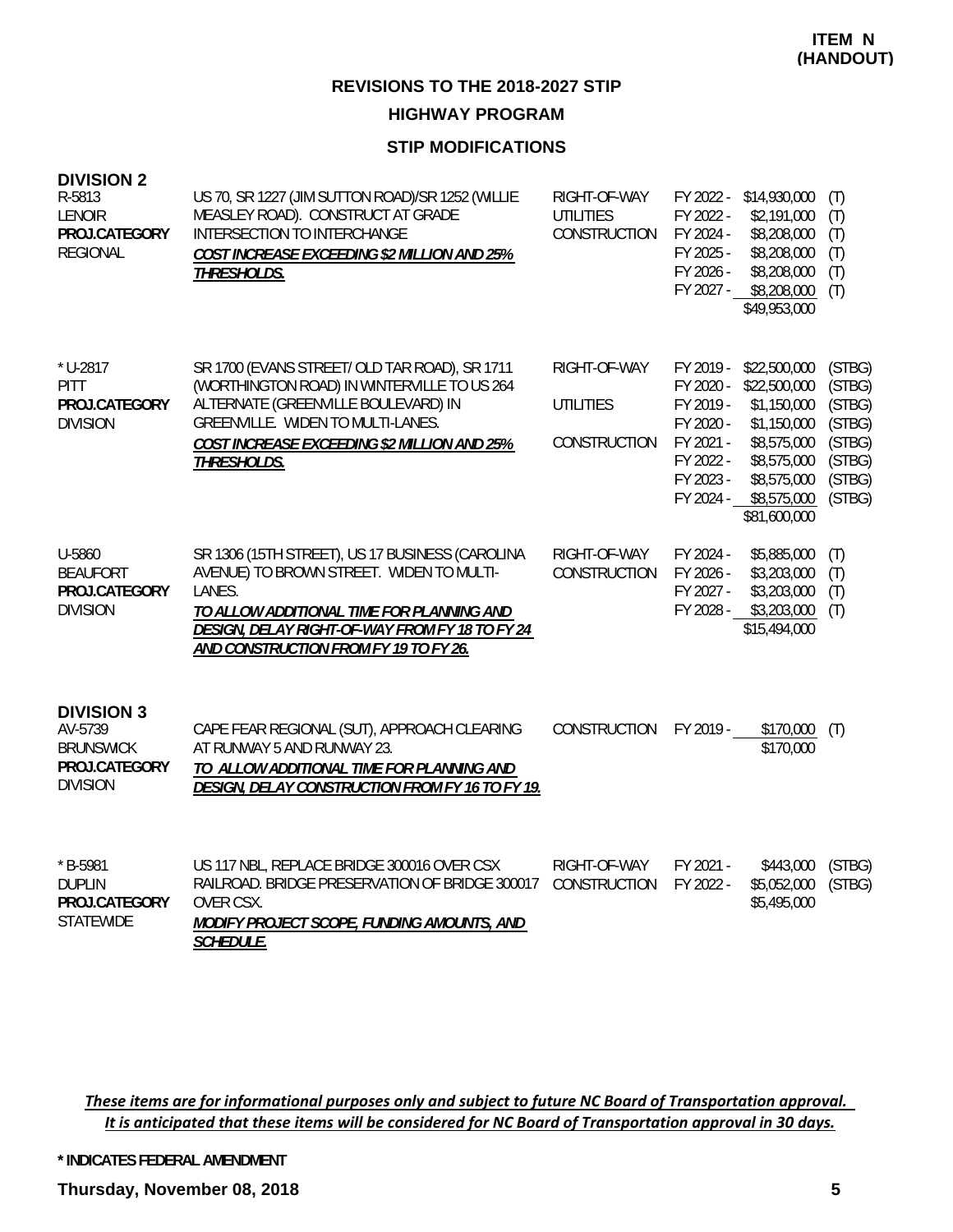## **STIP MODIFICATIONS**

| <b>DIVISION 3</b><br>* U-3338C<br><b>NEW HANOVER</b><br>PROJ.CATEGORY<br><b>REGIONAL</b> | SR 1175 (KERR AVENUE), SR 1175 (KERR AVENUE)<br>INTERCHANGE AT US 74 (MLK, JR. PARKWAY).<br>COST INCREASE EXCEEDING \$2 MILLION AND 25%<br>THRESHOLDS. | RIGHT-OF-WAY<br><b>CONSTRUCTION</b>                     | FY 2019 -                                                                               | \$3,912,000<br>FY 2020 - \$20,500,000<br>\$24,412,000                                                                   | (STBG)<br>(STBG)                              |
|------------------------------------------------------------------------------------------|--------------------------------------------------------------------------------------------------------------------------------------------------------|---------------------------------------------------------|-----------------------------------------------------------------------------------------|-------------------------------------------------------------------------------------------------------------------------|-----------------------------------------------|
| U-5932<br><b>BRUNSWICK</b><br>PROJ.CATEGORY<br><b>STATEWIDE</b>                          | US 17, NC 211. CONVERT INTERSECTION TO<br>INTERCHANGE.<br>COST INCREASE EXCEEDING \$2 MILLION AND 25%<br>THRESHOLDS.                                   | RIGHT-OF-WAY<br><b>UTILITIES</b><br><b>CONSTRUCTION</b> | FY 2022 -<br>FY 2023 -<br>FY 2022 -<br>FY 2023 -<br>FY 2024 -<br>FY 2025 -<br>FY 2026 - | \$10,000,000<br>\$10,000,000<br>\$5,200,000<br>\$5,200,000<br>\$6,667,000<br>\$6,667,000<br>\$6,666,000<br>\$50,400,000 | (T)<br>(T)<br>(T)<br>(T)<br>(T)<br>(T)<br>(T) |
| <b>DIVISION 4</b><br>B-5947<br><b>NASH</b><br>PROJ.CATEGORY<br><b>REGIONAL</b>           | NC 581, REPLACE BRIDGE 630091 OVER TAR RIVER.<br>ACCELERATE RIGHT-OF-WAY FROM FY 25 TO FY 20<br>AND CONSTRUCTION FROM FY 26 TO FY 21.                  | RIGHT-OF-WAY<br>CONSTRUCTION                            | FY 2020 -<br>FY 2021 -<br>FY 2022 -<br>FY 2023 -                                        | \$400,000<br>\$2,667,000<br>\$2,667,000<br>\$2,667,000<br>\$8,401,000                                                   | (T)<br>(T)<br>(T)<br>(T)                      |
| P-5711A<br>EDGECOMBE<br>PROJ.CATEGORY<br><b>STATEWIDE</b>                                | CSX A LINE, CCX INTERMODAL TERMINAL AND TRACK<br>IMPROVEMENTS.<br>MODIFY PROJECT SCOPE AND FUNDING AMOUNTS.                                            | CONSTRUCTION                                            |                                                                                         | FY 2019 - \$50,000,000<br>FY 2020 - \$43,100,000<br>\$93,100,000                                                        | (T)<br>(T)                                    |
| R-3825B<br><b>JOHNSTON</b><br>PROJ.CATEGORY<br><b>DIVISION</b>                           | NC 42, EAST OF SR 1902 (GLEN LAUREL ROAD) TO SR<br>1003 (BUFFALOE ROAD).<br>COST INCREASE EXCEEDING \$2 MILLION AND 25%<br>THRESHOLDS.                 | CONSTRUCTION                                            | FY 2020 -                                                                               | FY 2019 - \$22,200,000<br>\$22,200,000<br>FY 2021 - \$22,200,000<br>\$66,600,000                                        | (T)<br>(T)<br>(T)                             |

These items are for informational purposes only and subject to future NC Board of Transportation approval. It is anticipated that these items will be considered for NC Board of Transportation approval in 30 days.

**\* INDICATES FEDERAL AMENDMENT**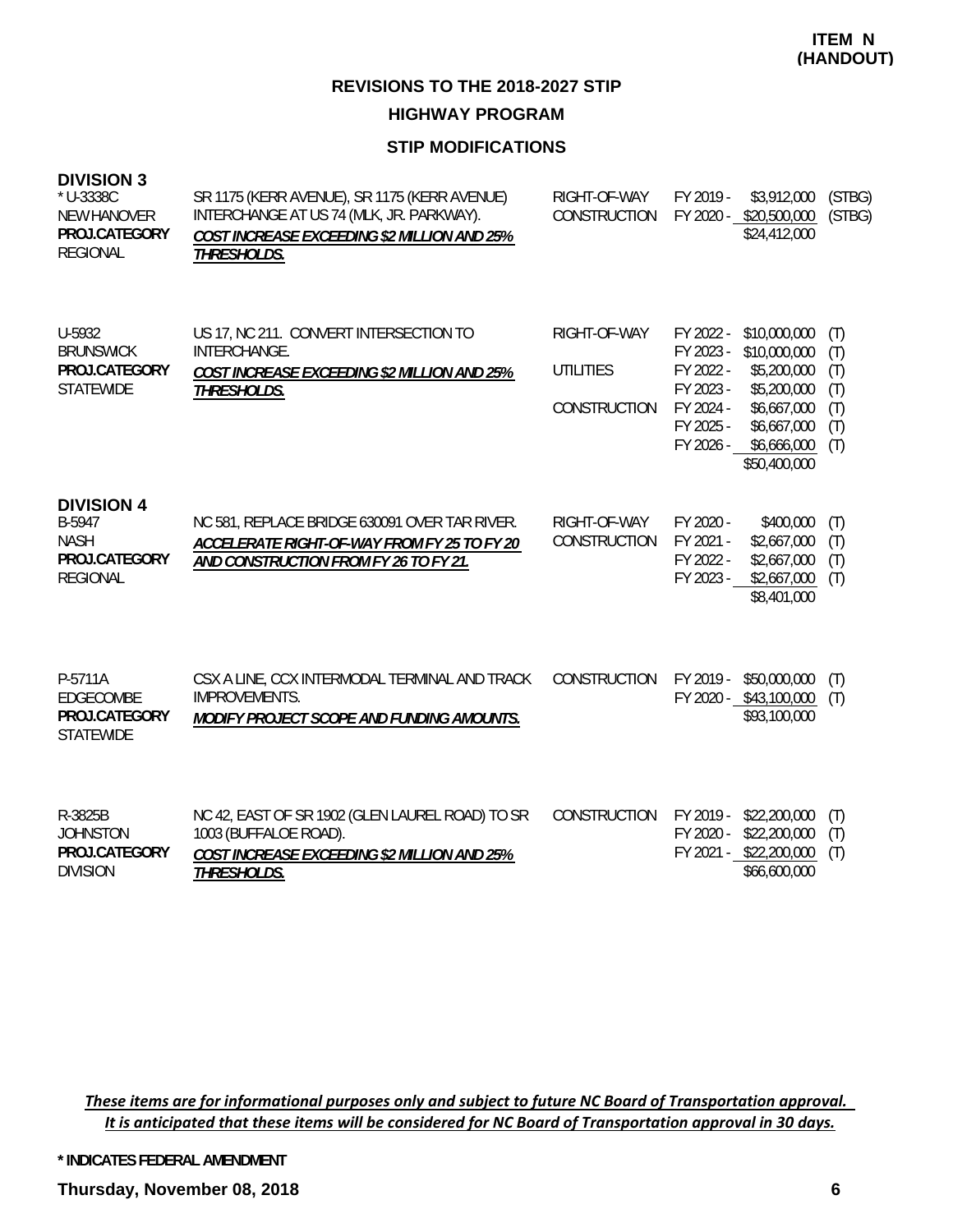**HIGHWAY PROGRAM**

#### **STIP MODIFICATIONS**

| <b>DIVISION 4</b><br>U-3609B<br><b>WAYNE</b><br>PROJ.CATEGORY<br><b>REGIONAL</b> | US 13 (BERKELEY BOULEVARD), SR 1003 (NEW HOPE<br>ROAD) TO SR1572 (SAULSTON ROAD).<br>TO ALLOW ADDITIONAL TIME FOR PLANNING AND<br>DESIGN DELAY RIGHT-OF-WAY FROM FY 19 TO FY 20.                                                                                                              | <b>BUILD NC ROW</b><br>RIGHT-OF-WAY<br><b>UTILITIES</b><br>CONSTRUCTION | FY 2020 -<br>FY 2021 -<br>FY 2022 -<br>FY 2023 -<br>FY 2024 -<br>FY 2025 -<br>FY 2026 -<br>FY 2027 -<br>FY 2028 -<br>FY 2029 -<br>POST YR-<br>FY 2020 -<br>FY 2020 -<br>FY 2021 -<br>FY 2021 -<br>FY 2022 -<br>FY 2023 -<br>FY 2024 - | \$515,000<br>\$515,000<br>\$515,000<br>\$515,000<br>\$515,000<br>\$515,000<br>\$515,000<br>\$515,000<br>\$515,000<br>\$515,000<br>\$2,575,000<br>\$1,750,000<br>\$1,750,000<br>\$1,750,000<br>\$5,875,000<br>\$5,875,000<br>\$5,875,000<br>\$5,875,000<br>\$36,475,000 | (T)<br>(T)<br>(T)<br>(T)<br>(T)<br>(T)<br>(T)<br>(T)<br>(T)<br>(T)<br>(T)<br>(T)<br>(T)<br>(T)<br>(T)<br>(T)<br>(T)<br>(T) |
|----------------------------------------------------------------------------------|-----------------------------------------------------------------------------------------------------------------------------------------------------------------------------------------------------------------------------------------------------------------------------------------------|-------------------------------------------------------------------------|---------------------------------------------------------------------------------------------------------------------------------------------------------------------------------------------------------------------------------------|------------------------------------------------------------------------------------------------------------------------------------------------------------------------------------------------------------------------------------------------------------------------|----------------------------------------------------------------------------------------------------------------------------|
| <b>DIVISION 5</b><br>C-5183B<br><b>DURHAM</b><br>PROJ.CATEGORY<br><b>EXEMPT</b>  | SR 1945 (S. ALSTON AVE.), SR 1171 (RIDDLE RD.) TO<br>CAPPS ST.<br>TO ALLOW ADDITIONAL TIME FOR RIGHT OF WAY,<br>UTILITIES AND FINAL DESIGN DELAY CONSTRUCTION<br>FROM FY 18 TO FY 19, AT REQUEST OF MPO.                                                                                      | CONSTRUCTION                                                            | FY 2019 -<br>FY 2019 -                                                                                                                                                                                                                | \$644,360<br>\$161,090<br>\$805,450                                                                                                                                                                                                                                    | (CMAQ)<br>(L)                                                                                                              |
| * EB-5895<br><b>WAKE</b><br>PROJ.CATEGORY<br><b>DIVISION</b>                     | NC 55 (EAST WILLIAMS STREET), SR 1301 (SUNSET<br>LAKE ROAD) TO NC 55 IN HOLLY SPRINGS.<br>CONSTRUCT SIDEWALK.<br>TO REFLECT CURRENT PROJECT DELIVERY SCOPE<br>AND SCHEDULE, ADD RIGHT OF WAY IN FY 19 AND<br>DELAY CONSTRUCTION FROM FY 19 TO FY 20 AT THE<br><b>REQUEST OF TOWN AND MPO.</b> | RIGHT-OF-WAY<br>CONSTRUCTION                                            | FY 2019 -<br>FY 2019 -<br>FY 2020 -<br>FY 2020 -                                                                                                                                                                                      | \$80,000<br>\$20,000<br>\$400,000<br>\$100,000<br>\$600,000                                                                                                                                                                                                            | (TAP)<br>(L)<br>(TAP)<br>(L)                                                                                               |

These items are for informational purposes only and subject to future NC Board of Transportation approval. It is anticipated that these items will be considered for NC Board of Transportation approval in 30 days.

**\* INDICATES FEDERAL AMENDMENT**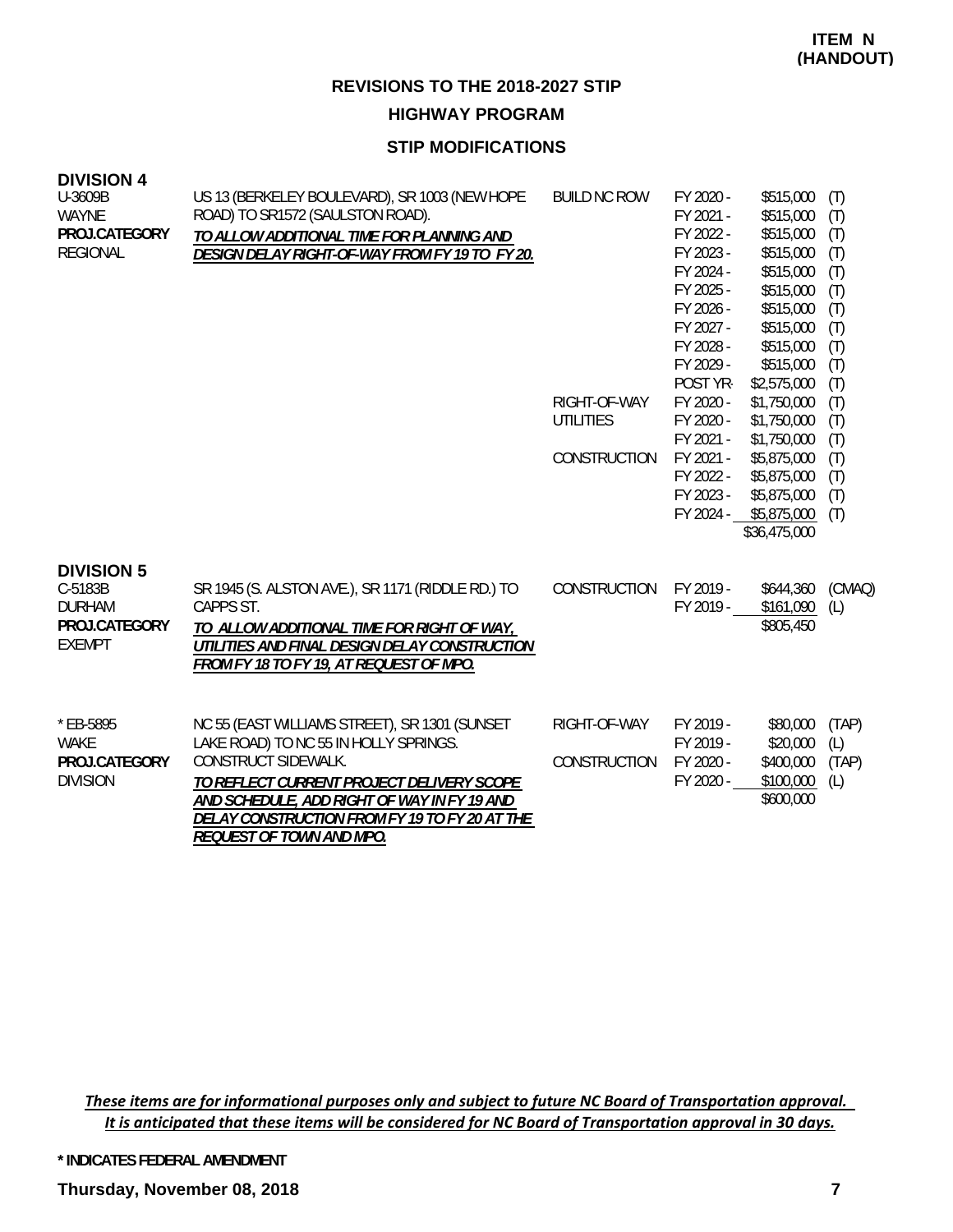## **HIGHWAY PROGRAM**

#### **STIP MODIFICATIONS**

| <b>DIVISION 5</b><br>$*$ 1-5870<br><b>WAKE</b><br>PROJ.CATEGORY<br><b>STATEWIDE</b> | I-440 / US 1, WEST OF RIDGE ROAD TO EAST OF US 70<br>(GLENWOOD AVENUE) IN RALEIGH. CONSTRUCT NEW<br>INTERCHANGE AT RIDGE ROAD TO CONNECT WITH<br>CRABTREE VALLEY AVENUE, REALIGN I-440 / US 1<br>INTERCHANGE WITH US 70 (GLENWOOD AVENUE),<br>REALIGN AND WIDEN CRABTREE VALLEY AVENUE<br>BETWEEN SR 3009 (EDWARDS MILL ROAD) AND RIDGE<br>ROAD, AND REPLACE BRIDGE 910494 OVER<br>CRABTREE CREEK ON SR 1670 (BLUE RIDGE ROAD).<br>COST INCREASE EXCEEDING \$2 MILLION AND 25%<br>THRESHOLDS. | RIGHT-OF-WAY<br><b>UTILITIES</b><br>CONSTRUCTION        | FY 2022 - \$115,000,000<br>(T)<br>FY 2022 -<br>\$1,200,000<br>(T)<br>FY 2022 -<br>\$5,325,000<br>(T)<br>(T)<br>FY 2023 -<br>\$25,294,000<br>(T)<br>FY 2024 -<br>\$25,294,000<br>FY 2025 - \$50,587,000<br>(T)<br>\$222,700,000 |
|-------------------------------------------------------------------------------------|-----------------------------------------------------------------------------------------------------------------------------------------------------------------------------------------------------------------------------------------------------------------------------------------------------------------------------------------------------------------------------------------------------------------------------------------------------------------------------------------------|---------------------------------------------------------|--------------------------------------------------------------------------------------------------------------------------------------------------------------------------------------------------------------------------------|
| $*$ P-5717<br><b>DURHAM</b><br>PROJ.CATEGORY<br><b>REGIONAL</b>                     | NORFOLK SOUTHERN H LINE, CROSSING 734742W AT<br>SR 1121 (CORNWALLIS ROAD) IN DURHAM.<br>CONSTRUCT GRADE SEPARATION.<br>COST INCREASE EXCEEDING \$2 MILLION AND 25%<br>THRESHOLDS.                                                                                                                                                                                                                                                                                                             | RIGHT-OF-WAY<br>CONSTRUCTION                            | FY 2019 -<br>\$2,500,000<br>(T)<br>FY 2020 -<br>\$15,600,000<br>(T)<br>\$500,000<br>(O)<br>FY 2020 -<br>\$18,600,000                                                                                                           |
| R-5705B<br><b>HARNETT</b><br><b>WAKE</b><br>PROJ.CATEGORY<br><b>REGIONAL</b>        | NC 55, NC 210 TO SR 4809 (JICARILLA LANE). PART ON<br>NEW LOCATION.<br>MODIFY PROJECT SCOPE AND FUNDING AMOUNTS.<br>COST INCREASE EXCEEDING \$2 MILLION AND 25%<br><b>THRESHOLDS.</b>                                                                                                                                                                                                                                                                                                         | RIGHT-OF-WAY<br><b>UTILITIES</b><br>CONSTRUCTION        | FY 2020 -<br>\$2,685,000<br>(T)<br>FY 2020 -<br>\$355,000<br>(T)<br>FY 2022 -<br>\$12,466,000<br>(T)<br>FY 2023 -<br>\$12,466,000<br>(T)<br>FY 2024 - \$12,466,000<br>(T)<br>\$40,438,000                                      |
| R-5705C<br><b>WAKE</b>                                                              | NC 55, SR 4809 (JICARILLA LANE) TO NC 42 IN FUQUAY-<br>VARINA.<br>MODIFY PROJECT SCOPE AND FUNDING AMOUNTS.                                                                                                                                                                                                                                                                                                                                                                                   | RIGHT-OF-WAY<br><b>UTILITIES</b><br><b>CONSTRUCTION</b> | POST YR-<br>\$6,800,000<br>(T)<br>POST YR-<br>\$900,000<br>(T)<br>POST YR-\$17,900,000<br>(T)<br>\$25,600,000                                                                                                                  |
| * U-2901B<br><b>WAKE</b><br>PROJ.CATEGORY<br><b>REGIONAL</b>                        | NC 55 (WILLIAMS STREET), US 1 TO NORTH OF SR 1160<br>(OLIVE CHAPEL ROAD). CONVERT EXISTING<br>MULTILANES TO MEDIAN DIVIDED SECTION AND<br>WIDEN REMAINING 2-LANE SECTIONS TO MULTILANES.<br><b>COST INCREASE EXCEEDING \$2 MILLION AND 25%</b><br><b>THRESHOLDS.</b>                                                                                                                                                                                                                          | RIGHT-OF-WAY<br><b>UTILITIES</b><br>CONSTRUCTION        | FY 2019 -<br>\$770,000<br>(T)<br>FY 2019 -<br>\$93,000<br>(T)<br>FY 2021 -<br>\$23,100,000<br>(T)<br>\$23,963,000                                                                                                              |

These items are for informational purposes only and subject to future NC Board of Transportation approval. It is anticipated that these items will be considered for NC Board of Transportation approval in 30 days.

**\* INDICATES FEDERAL AMENDMENT**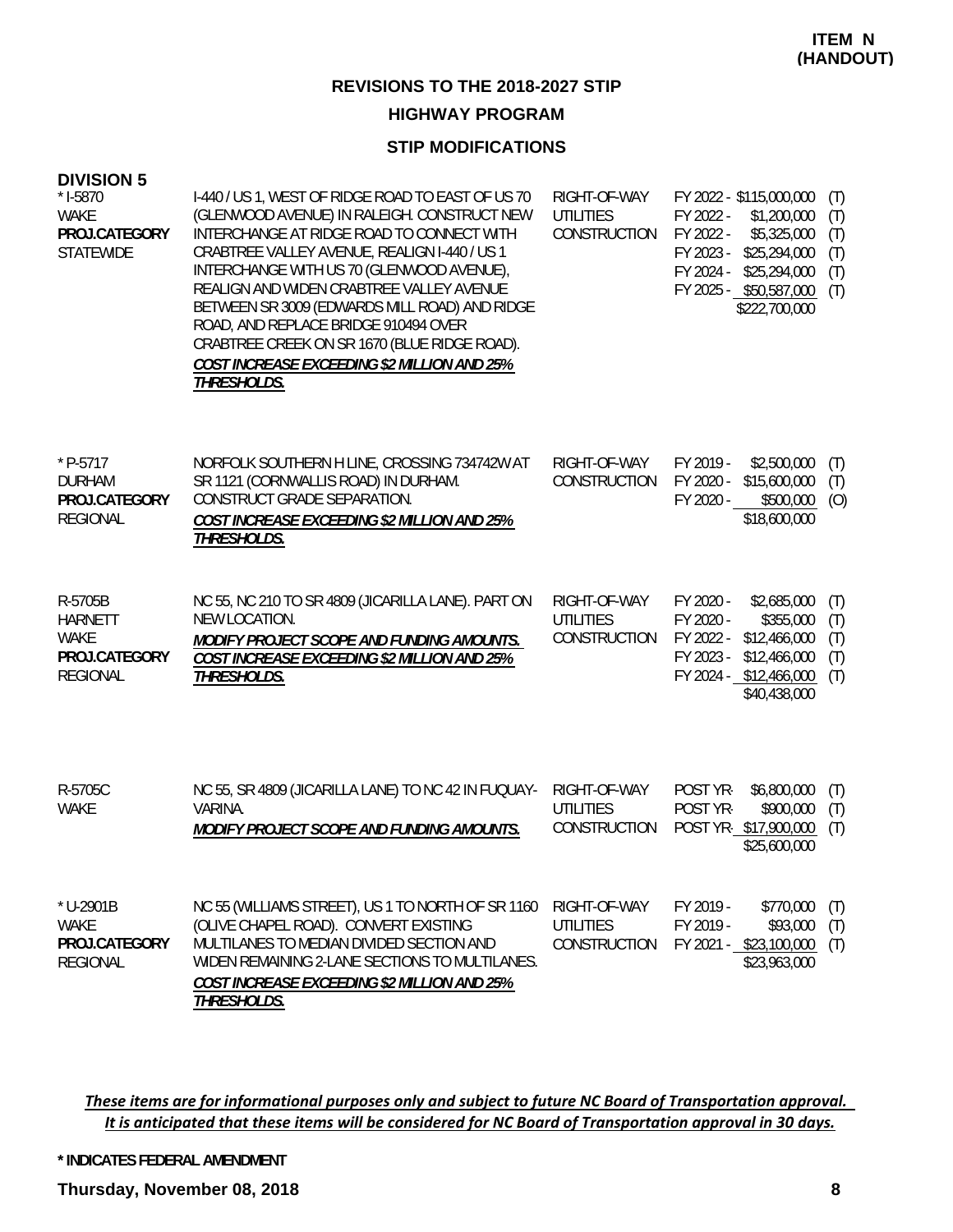**HIGHWAY PROGRAM**

# **STIP MODIFICATIONS**

| <b>DIVISION 5</b><br>U-4916<br>VANCE<br>PROJ.CATEGORY<br><b>TRANSITION</b> | SR 1165 (BECKFORD DRIVE), HARRISON STREET TO<br>NORTH PARK DRIVE IN HENDERSON. WIDEN TO<br>THREE LANES WITH CURB AND GUTTER, STORM<br>DRAINAGE, AND SIDEWALKS.<br>TO ALLOW CITY ADDITIONAL TIME TO COMPLETE<br>FINAL DESIGN, DELAY CONSTRUCTION FROM FY 18<br>TO FY 19. | CONSTRUCTION                                     | FY 2019 -<br>FY 2019 -                                                                                                                                  | \$679,000<br>\$170,000<br>\$849,000                                                                                                                          | (HP)<br>(L)                                                                      |
|----------------------------------------------------------------------------|-------------------------------------------------------------------------------------------------------------------------------------------------------------------------------------------------------------------------------------------------------------------------|--------------------------------------------------|---------------------------------------------------------------------------------------------------------------------------------------------------------|--------------------------------------------------------------------------------------------------------------------------------------------------------------|----------------------------------------------------------------------------------|
| U-5302<br><b>WAKE</b><br>PROJ.CATEGORY<br><b>REGIONAL</b>                  | US 401, SOUTH OF SR 1006 (OLD STAGE ROAD) TO<br>SOUTH OF SR 2538 (MECHANICAL BOULEVARD) /<br>GARNER STATION BOULEVARD IN GARNER. CONVERT<br>TO SUPERSTREET.<br>REVISE TERMINI AT REQUEST OF DIVISION TO<br>REFLECT CURRENT DOCUMENT SCOPE.                              | RIGHT-OF-WAY<br><b>BUILD NC CONST</b>            | FY 2019 -<br>FY 2020 -<br>FY 2021 -<br>FY 2022 -<br>FY 2023 -<br>FY 2024 -<br>FY 2025 -<br>FY 2026 -<br>FY 2027 -<br>FY 2028 -<br>FY 2029 -<br>POST YR- | \$850,000<br>\$515,000<br>\$515,000<br>\$515,000<br>\$515,000<br>\$515,000<br>\$515,000<br>\$515,000<br>\$515,000<br>\$515,000<br>\$515,000<br>\$2,575,000   | (T)<br>(T)<br>(T)<br>(T)<br>(T)<br>(T)<br>(T)<br>(T)<br>(T)<br>(T)<br>(T)<br>(T) |
|                                                                            |                                                                                                                                                                                                                                                                         | CONSTRUCTION                                     | FY 2020 -                                                                                                                                               | \$7,200,000<br>\$15,775,000                                                                                                                                  | (T)                                                                              |
| $*$ U-5745<br><b>DURHAM</b><br>PROJ.CATEGORY<br><b>REGIONAL</b>            | NC 751 (HOPE VALLEY ROAD), SR 1183 (UNIVERSITY<br>DRIVE) INTERSECTION IN DURHAM. CONSTRUCT<br>ROUNDABOUT.<br>PROJECT TO UTILIZE BUILD NC BONDS                                                                                                                          | BUILD NC CONST FY 2019 -                         | FY 2020 -<br>FY 2021 -<br>FY 2022 -<br>FY 2023 -<br>FY 2024 -<br>FY 2025 -<br>FY 2026 -<br>FY 2027 -<br>FY 2028 -<br>FY 2029 -<br>POST YR-              | \$86,000<br>\$86,000<br>\$86,000<br>\$86,000<br>\$86,000<br>\$86,000<br>\$86,000<br>\$86,000<br>\$86,000<br>\$86,000<br>\$86,000<br>\$344,000<br>\$1,290,000 | (T)<br>(T)<br>(T)<br>(T)<br>(T)<br>(T)<br>(T)<br>(T)<br>(T)<br>(T)<br>(T)<br>(T) |
| U-5747A<br><b>WAKE</b><br>PROJ.CATEGORY<br><b>DIVISION</b>                 | SR 1635 (MCCRIMMON PARKWAY), SR 1613 (DAVIS<br>DRIVE) TO NORTH OF SR 1637 (CHURCH STREET) IN<br>MORRISVILLE. WIDEN TO 4-LANE DIVIDED FACILITY.<br>TO ALLOW ADDITIONAL TIME FOR PLANNING AND<br>DESIGN DELAY RIGHT-OF-WAY FROM FY 19 TO FY 20.                           | RIGHT-OF-WAY<br><b>UTILITIES</b><br>CONSTRUCTION | FY 2020 -<br>FY 2020 -<br>FY 2021 -<br>FY 2022 -<br>FY 2023 -                                                                                           | \$2,000,000<br>\$500,000<br>\$3,500,000<br>\$3,500,000<br>\$3,500,000<br>\$13,000,000                                                                        | (T)<br>(T)<br>(T)<br>(T)<br>(T)                                                  |

#### These items are for informational purposes only and subject to future NC Board of Transportation approval. It is anticipated that these items will be considered for NC Board of Transportation approval in 30 days.

#### **\* INDICATES FEDERAL AMENDMENT**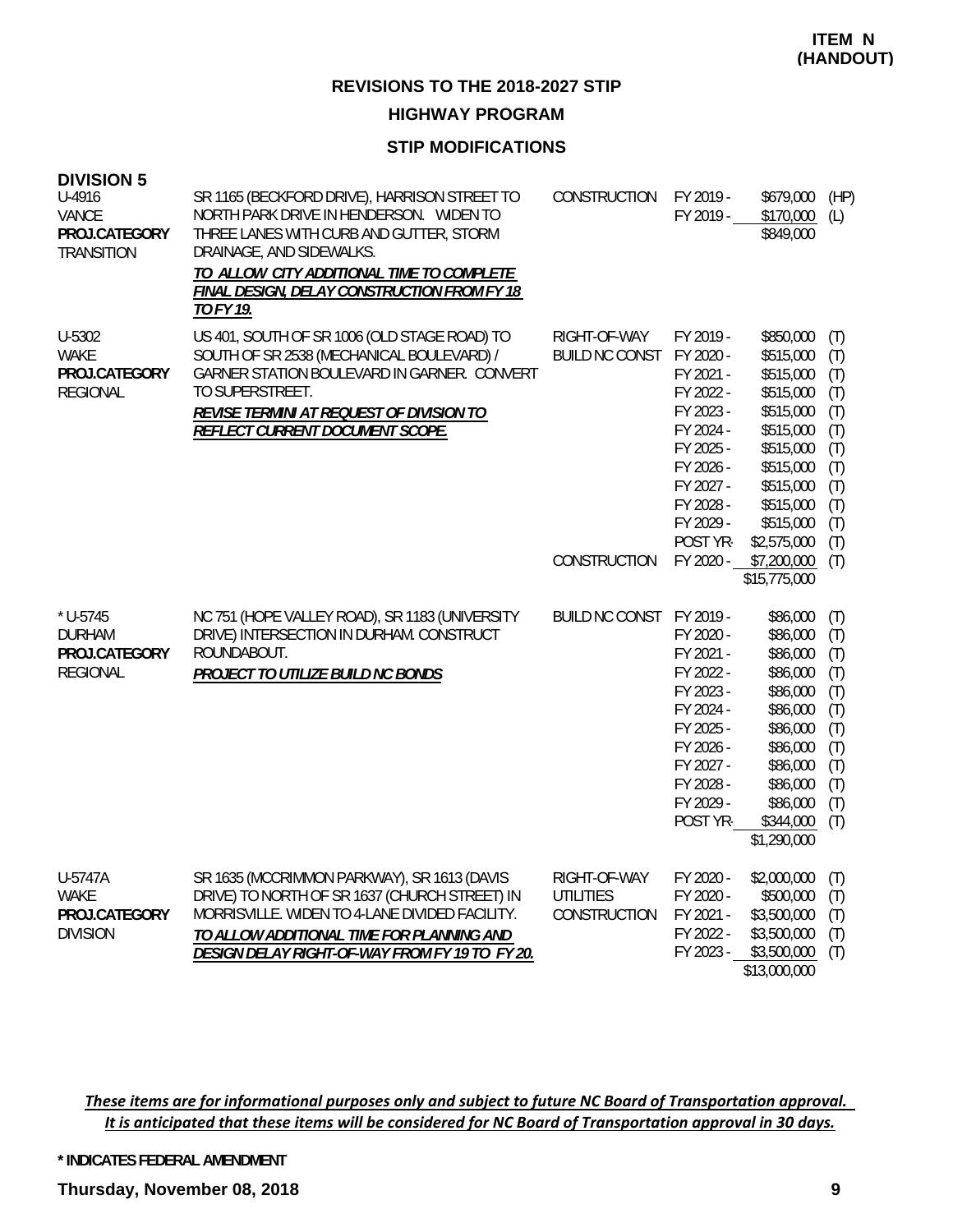**HIGHWAY PROGRAM**

## **STIP MODIFICATIONS**

#### **DIVISION 5**

| ט וועוטוע<br>U-5747B<br><b>WAKE</b><br>PROJ.CATEGORY<br><b>REGIONAL</b>          | NC 54, SR 1635 (MCCRIMMON PARKWAY) IN<br>MORRISVILLE. CONVERT AT-GRADE INTERSECTION<br>TO GRADE SEPARATION, INCLUDING GRADE<br>SEPARATION OF NORTH CAROLINA RAILROAD.<br>TO ALLOW ADDITIONAL TIME FOR PLANNING AND<br>DESIGN DELAY RIGHT-OF-WAY FROM FY 19 TO FY 20. | <b>BUILD NC ROW</b><br>RIGHT-OF-WAY<br><b>UTILITIES</b><br>CONSTRUCTION | FY 2020 -<br>\$515,000<br>FY 2021 -<br>\$515,000<br>FY 2022 -<br>\$515,000<br>FY 2023 -<br>\$515,000<br>FY 2024 -<br>\$515,000<br>\$515,000<br>FY 2025 -<br>FY 2026 -<br>\$515,000<br>FY 2027 -<br>\$515,000<br>FY 2028 -<br>\$515,000<br>FY 2029 -<br>\$515,000<br>POST YR-<br>\$2,575,000<br>FY 2020 -<br>\$1,800,000<br>FY 2020 -<br>\$500,000<br>FY 2021 -<br>\$4,134,000<br>FY 2022 -<br>\$4,134,000<br>FY 2023 - \$4,134,000<br>\$22,427,000 | (T)<br>(T)<br>(T)<br>(T)<br>(T)<br>(T)<br>(T)<br>(T)<br>(T)<br>(T)<br>(T)<br>(T)<br>(T)<br>(T)<br>(T)<br>(T) |
|----------------------------------------------------------------------------------|----------------------------------------------------------------------------------------------------------------------------------------------------------------------------------------------------------------------------------------------------------------------|-------------------------------------------------------------------------|----------------------------------------------------------------------------------------------------------------------------------------------------------------------------------------------------------------------------------------------------------------------------------------------------------------------------------------------------------------------------------------------------------------------------------------------------|--------------------------------------------------------------------------------------------------------------|
| <b>DIVISION 6</b><br>* EB-5800<br>CUMBERLAND<br>PROJ.CATEGORY<br><b>DIVISION</b> | SR 2251 (OWEN DRIVE), US 301 TO SR 1007 (ALL<br>AMERICAN EXPRESSWAY). CONSTRUCT SIDEWALK<br>ON EAST SIDE.<br>TO ALLOW ADDITIONAL TIME FOR PLANNING AND<br>DESIGN, DELAY CONSTRUCTION FROM FY 18 TO FY 19.                                                            | CONSTRUCTION                                                            | FY 2019 -<br>\$441,000<br>FY 2019 -<br>\$110,000<br>\$551,000                                                                                                                                                                                                                                                                                                                                                                                      | (TAP)<br>(L)                                                                                                 |
| * I-5850B<br><b>ROBESON</b><br>PROJ.CATEGORY<br><b>STATEWIDE</b>                 | 1-95, PAVEMENT REHABILITATION<br>COST INCREASE EXCEEDING \$2 MILLION AND 25%<br>THRESHOLDS.                                                                                                                                                                          | CONSTRUCTION                                                            | FY 2019 - \$14,000,000<br>\$14,000,000                                                                                                                                                                                                                                                                                                                                                                                                             | (NHPIM)                                                                                                      |
| I-5938B<br><b>ROBESON</b><br>PROJ.CATEGORY<br><b>STATEWIDE</b>                   | I-74, PAVEMENT REHABILITATION<br>COST INCREASE EXCEEDING \$2 MILLION AND 25%<br>THRESHOLDS.                                                                                                                                                                          | CONSTRUCTION                                                            | FY 2019 - \$16,700,000<br>\$16,700,000                                                                                                                                                                                                                                                                                                                                                                                                             | (NHPIM)                                                                                                      |

These items are for informational purposes only and subject to future NC Board of Transportation approval. It is anticipated that these items will be considered for NC Board of Transportation approval in 30 days.

**\* INDICATES FEDERAL AMENDMENT**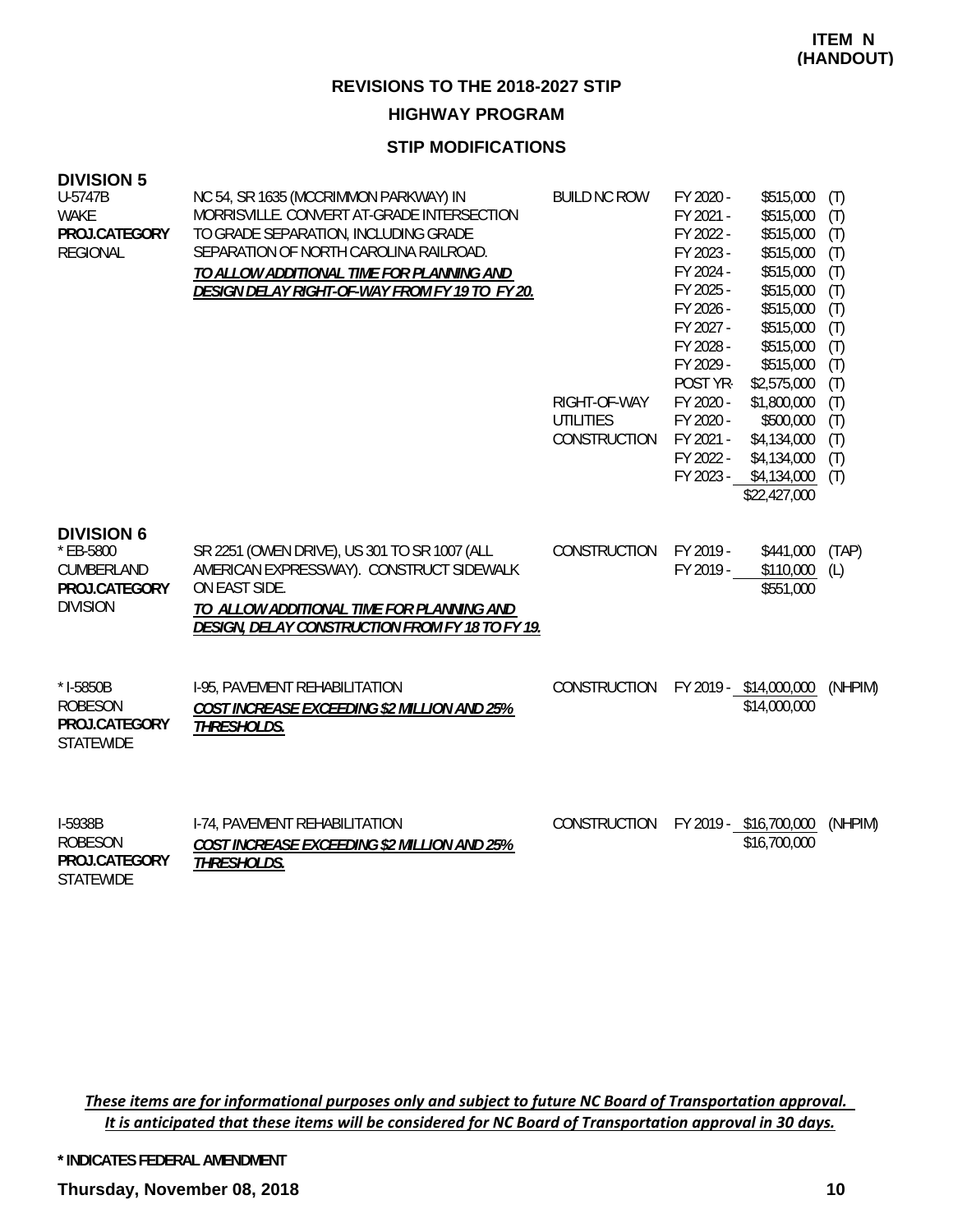#### **STIP MODIFICATIONS**

| <b>DIVISION 6</b><br>R-5705A<br><b>HARNETT</b><br>PROJ.CATEGORY<br><b>DIVISION</b> | NC 55, JUST SOUTH OF SR 1532 (OAK GROVE CHURCH<br>ROAD) TO NC 210. PART ON NEW LOCATION.<br>MODIFY PROJECT SCOPE AND FUNDING AMOUNTS.<br><b>COST INCREASE EXCEEDING \$2 MILLION AND 25%</b><br>THRESHOLDS.                                                                                                                                           | RIGHT-OF-WAY<br><b>UTILITIES</b><br>CONSTRUCTION   | FY 2020 -<br>FY 2020 -<br>FY 2022 -<br>FY 2023 -                                        | \$3,253,000<br>\$1,159,000<br>\$11,900,000<br>\$11,900,000<br>FY 2024 - \$11,900,000<br>\$40,112,000 | (T)<br>(T)<br>(T)<br>(T)<br>(T)                                 |
|------------------------------------------------------------------------------------|------------------------------------------------------------------------------------------------------------------------------------------------------------------------------------------------------------------------------------------------------------------------------------------------------------------------------------------------------|----------------------------------------------------|-----------------------------------------------------------------------------------------|------------------------------------------------------------------------------------------------------|-----------------------------------------------------------------|
| R-5819<br><b>COLUMBUS</b><br>PROJ.CATEGORY<br><b>REGIONAL</b>                      | US 74/US 76, SR 1740 (OLD LAKE ROAD). CONVERT AT-<br><b>GRADE INTERSECTION TO OVERPASS.</b><br>COST INCREASE EXCEEDING \$2 MILLION AND 25%<br>THRESHOLDS.                                                                                                                                                                                            | <b>UTILITIES</b><br>CONSTRUCTION                   | FY 2020 -<br>FY 2022 -<br>FY 2023 -                                                     | \$35,000<br>\$5,350,000<br>\$5,350,000<br>\$10,735,000                                               | (T)<br>(T)<br>(T)                                               |
| R-5820<br><b>COLUMBUS</b><br>PROJ.CATEGORY<br><b>REGIONAL</b>                      | US 74/US 76, SR 1735 (CHAUNCEY TOWN ROAD).<br>CONVERT AT-GRADE INTERSECTION TO<br>INTERCHANGE.<br>COST INCREASE EXCEEDING \$2 MILLION AND 25%<br>THRESHOLDS.                                                                                                                                                                                         | <b>UTILITIES</b><br>CONSTRUCTION                   | FY 2020 -<br>FY 2022 -<br>FY 2023 -<br>FY 2024 -                                        | \$47,000<br>\$6,533,000<br>\$6,533,000<br>\$6,534,000<br>\$19,647,000                                | (T)<br>(T)<br>(T)<br>(T)                                        |
| <b>DIVISION 7</b><br>$C - 5650$<br>ORANGE<br>PROJ.CATEGORY<br><b>DIVISION</b>      | SR 1919 (SMITH LEVEL ROAD / S. GREENSBORO ST),<br>PUBLIC WORKS DRIVE TO N. END OF OLD PITTSBORO<br>ROAD IN CARRBORO. CONSTRUCT 3,100 LF SIDEWALK<br>ON ONE SIDE.<br>TO REFLECT CURRENT TOWN DELIVERY SCHEDULE,<br>DELAY ENGINEERING FROM FY 18 TO FY 19, RIGHT-OF-<br><b>WAY FROM FY 18 TO FY 20 AND CONSTRUCTION</b><br><b>FROM FY 18 TO FY 21.</b> | <b>ENGINEERING</b><br>RIGHT-OF-WAY<br>CONSTRUCTION | FY 2019 -<br>FY 2019 -<br>FY 2020 -<br>FY 2020 -<br>FY 2021 -<br>FY 2021 -<br>FY 2021 - | \$84,000<br>\$21,000<br>\$100,000<br>\$25,000<br>\$440,000<br>\$530,000<br>\$748,000<br>\$1,948,000  | (STBGDA)<br>(L)<br>(STBGDA)<br>(L)<br>(CMAQ)<br>(STBGDA)<br>(L) |
| C-5700<br><b>GUILFORD</b><br>PROJ.CATEGORY<br><b>EXEMPT</b>                        | OAKDALE ROAD, EXISTING SIDEWALK EAST OF EAST<br>MAIN STREET TO CHIMNEY COURT IN JAMESTOWN.<br>EXTEND SIDEWALK.<br>TOWN NEEDS ADDITIONAL TIME FOR PLANNING AND<br>DESIGN. DELAY CONSTRUCTION FROM FY 18 TO FY<br>19.                                                                                                                                  | CONSTRUCTION                                       | FY 2019 -<br>FY 2019 -                                                                  | \$136,000<br>\$34,000<br>\$170,000                                                                   | (CMAQ)<br>(L)                                                   |

These items are for informational purposes only and subject to future NC Board of Transportation approval. It is anticipated that these items will be considered for NC Board of Transportation approval in 30 days.

**\* INDICATES FEDERAL AMENDMENT**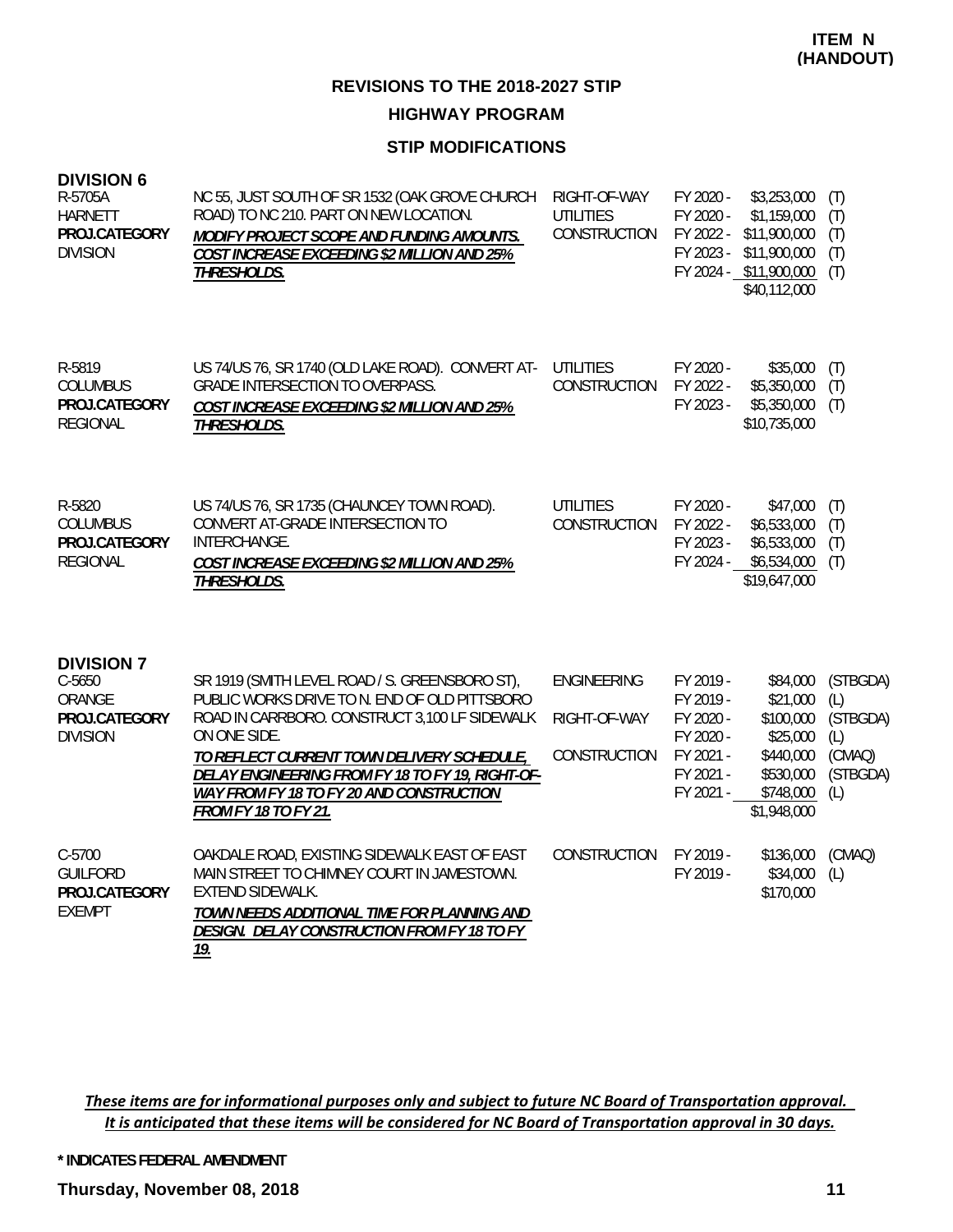# **HIGHWAY PROGRAM**

## **STIP MODIFICATIONS**

| <b>DIVISION 7</b><br>EB-5721<br>ORANGE<br>PROJ.CATEGORY<br><b>DIVISION</b> | ORANGE COUNTY BICYCLE ROUTE 1, CLELAND DRIVE<br>TO WILLOW DRIVE IN CHAPEL HILL. UPGRADE<br>EXISTING OFF-ROAD PATH AND CONSTRUCT NEW<br>SECTION OF PATH.<br>TO REFLECT CURRENT TOWN DELIVERY SCHEDULE,<br>DELAY CONSTRUCTION FROM FY 18 TO FY 19 AT<br>REQUEST OF MPO.                                 | <b>CONSTRUCTION</b>                                | FY 2019 -<br>FY 2019 -                                                     | \$375,000<br>\$94,000<br>\$469,000                                                    | (TAP)<br>(L)                                 |
|----------------------------------------------------------------------------|-------------------------------------------------------------------------------------------------------------------------------------------------------------------------------------------------------------------------------------------------------------------------------------------------------|----------------------------------------------------|----------------------------------------------------------------------------|---------------------------------------------------------------------------------------|----------------------------------------------|
| EB-5879<br><b>ALAMANCE</b><br>PROJ.CATEGORY<br><b>DIVISION</b>             | US 70 (NORTH CHURCH STREET), SR 1716 (GRAHAM-<br>HOPEDALE ROAD) TO SR 1719 (SELLARS MILL ROAD)<br>IN BURLINGTON. CONSTRUCT SIDEWALK.<br>TO REFLECT CURRENT CITY DELIVERY SCHEDULE,<br>DELAY ENGINEERING, RIGHT-OF-WAY AND<br><b>CONSTRUCTION FROM FY 18 TO FY 19.</b>                                 | <b>ENGINEERING</b><br>RIGHT-OF-WAY<br>CONSTRUCTION | FY 2019 -<br>FY 2019 -<br>FY 2019 -<br>FY 2019 -<br>FY 2019 -<br>FY 2019 - | \$13,000<br>\$3,000<br>\$22,000<br>\$6,000<br>\$53,000<br>\$13,000<br>\$110,000       | (TAP)<br>(L)<br>(TAP)<br>(L)<br>(TAP)<br>(L) |
| * EB-5880<br>ORANGE<br>PROJ.CATEGORY<br><b>DIVISION</b>                    | SR 1005 (JONES FERRY ROAD), DAVIE ROAD TO SR<br>1010 (WEST MAIN STREET) IN CARRBORO.<br>CONSTRUCT SIDEWALK ON NORTH SIDE.<br>TO REFLECT CURRENT TOWN DELIVERY SCHEDULE,<br>DELAY ENGINEERING FROM FY 18 TO FY 22, RIGHT OF<br>WAY FROM FY 20 TO FY 23 AND CONSTRUCTION<br><b>FROM FY 21 TO FY 24.</b> | <b>ENGINEERING</b><br>RIGHT-OF-WAY<br>CONSTRUCTION | FY 2022 -<br>FY 2022 -<br>FY 2023 -<br>FY 2023 -<br>FY 2024 -<br>FY 2024 - | \$71,000<br>\$18,000<br>\$25,000<br>\$6,000<br>\$353,000<br>\$88,000<br>\$561,000     | (TAP)<br>(L)<br>(TAP)<br>(L)<br>(TAP)<br>(L) |
| * EB-5886A<br>ORANGE<br>PROJ.CATEGORY<br><b>DIVISION</b>                   | SR 1780 (ESTES DRIVE), SR 1772 (NORTH<br>GREENSBORO STREET) TO SOUTH OF NORFOLK-<br>SOUTHERN RR TRACKS IN CARRBORO<br>TO REFLECT CURRENT TOWN DELIVERY SCHEDULE,<br>DELAY ENGINEERING FROM FY 18 TO FY 20, RIGHT OF<br>WAY FROM FY 20 TO FY 21 AND CONSTRUCTION<br><b>FROM FY 21 TO FY 22.</b>        | <b>ENGINEERING</b><br>RIGHT-OF-WAY<br>CONSTRUCTION | FY 2020 -<br>FY 2020 -<br>FY 2021 -<br>FY 2021 -<br>FY 2022 -<br>FY 2022 - | \$136,000<br>\$34,000<br>\$37,000<br>\$9,000<br>\$678,000<br>\$170,000<br>\$1,064,000 | (TAP)<br>(L)<br>(TAP)<br>(L)<br>(TAP)<br>(L) |
| * EB-5890<br>ORANGE<br>PROJ.CATEGORY<br><b>DIVISION</b>                    | BARNES STREET, KING STREET TO SR 1005 (JONES<br>FERRY ROAD) IN CARRBORO. CONSTRUCT SIDEWALK.<br>TO REFLECT CURRENT TOWN DELIVERY SCHEDULE,<br>DELAY ENGINEERING FROM FY 19 TO FY 22, RIGHT OF<br>WAY FROM FY 21 TO FY 23 AND CONSTRUCTION<br><b>FROM FY 22 TO FY 24.</b>                              | <b>ENGINEERING</b><br>RIGHT-OF-WAY<br>CONSTRUCTION | FY 2022 -<br>FY 2022 -<br>FY 2023 -<br>FY 2023 -<br>FY 2024 -<br>FY 2024 - | \$37,000<br>\$9,000<br>\$13,000<br>\$3,000<br>\$184,000<br>\$46,000<br>\$292,000      | (TAP)<br>(L)<br>(TAP)<br>(L)<br>(TAP)<br>(L) |

These items are for informational purposes only and subject to future NC Board of Transportation approval. It is anticipated that these items will be considered for NC Board of Transportation approval in 30 days.

#### **\* INDICATES FEDERAL AMENDMENT**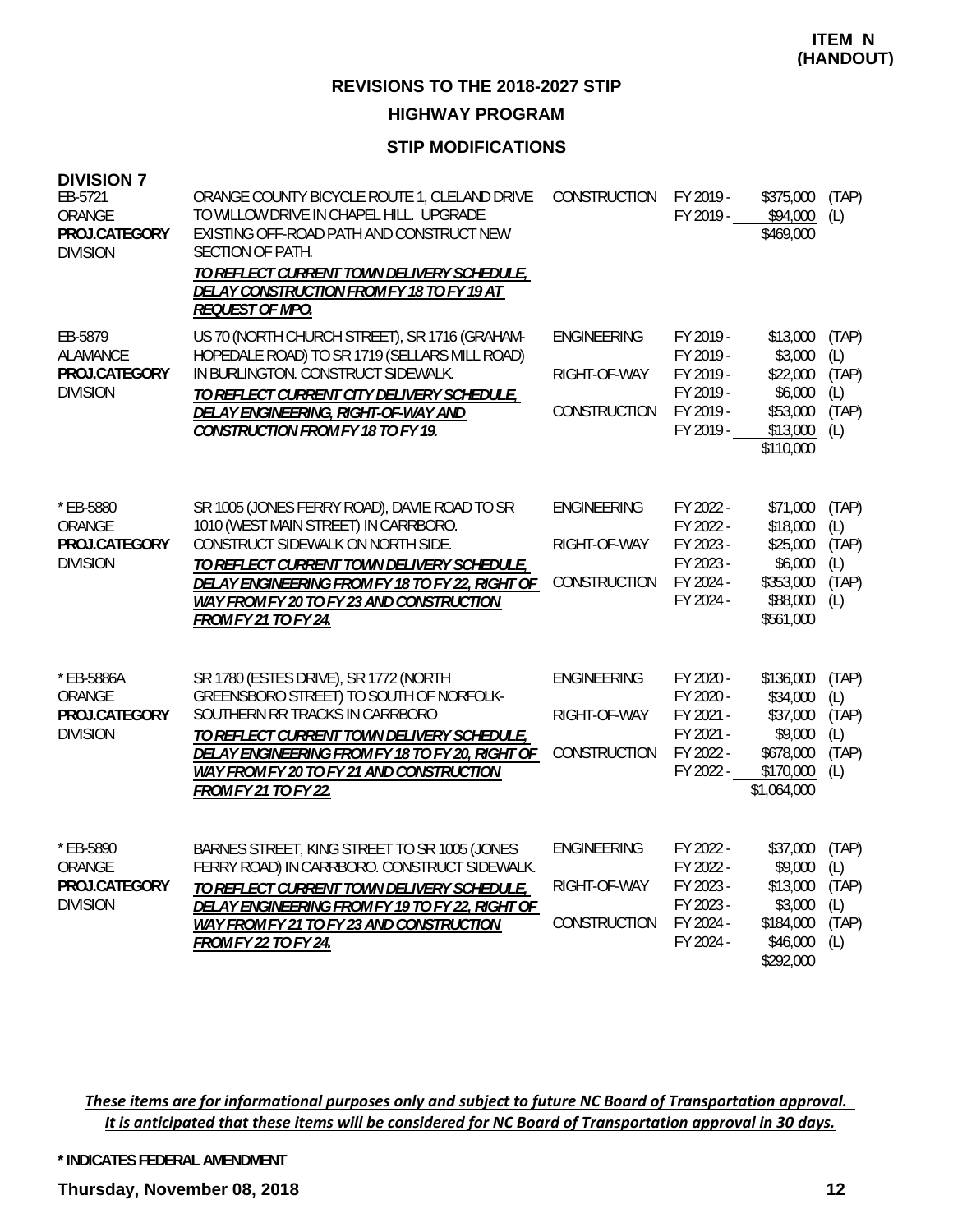#### **STIP MODIFICATIONS**

| <b>DIVISION 7</b><br>I-5898<br><b>ROCKINGHAM</b><br>PROJ.CATEGORY<br><b>REGIONAL</b> | FUTURE 1-73 / US 220, US 311 / NC 135 INTERCHANGE.<br>WIDEN BRIDGE 780074 AND UPGRADE INTERCHANGE.<br>TO REFLECT CURRENT PROJECT DELIVERY<br>SCHEDULE, DELAY RIGHT-OF-WAY FROM FY 18 TO FY<br><u>19.</u>                                                                                                              | RIGHT-OF-WAY<br><b>UTILITIES</b><br>CONSTRUCTION             | FY 2019 -<br>FY 2019 -<br>FY 2020 -                                                                                                                     | \$300,000<br>\$30,000<br>\$1,875,000<br>\$2,205,000                                                                                                                       | (T)<br>(T)<br>(T)                                                                       |
|--------------------------------------------------------------------------------------|-----------------------------------------------------------------------------------------------------------------------------------------------------------------------------------------------------------------------------------------------------------------------------------------------------------------------|--------------------------------------------------------------|---------------------------------------------------------------------------------------------------------------------------------------------------------|---------------------------------------------------------------------------------------------------------------------------------------------------------------------------|-----------------------------------------------------------------------------------------|
| * U-2581BA<br><b>GUILFORD</b><br>PROJ.CATEGORY<br><b>DIVISION</b>                    | US 70, SR3045 (MOUNT HOPE CHURCH ROAD) TO SR<br>3175 (BIRCH CREEK ROAD)<br>COST INCREASE EXCEEDING \$2 MILLION AND 25%<br><b>THRESHOLDS.</b>                                                                                                                                                                          | RIGHT-OF-WAY<br><b>UTILITIES</b><br>BUILD NC CONST FY 2020 - | FY 2019 -<br>FY 2019 -<br>FY 2021 -<br>FY 2022 -<br>FY 2023 -<br>FY 2024 -<br>FY 2025 -<br>FY 2026 -<br>FY 2027 -<br>FY 2028 -<br>FY 2029 -<br>POST YR- | \$1,597,000<br>\$473,000<br>\$429,000<br>\$429,000<br>\$429,000<br>\$429,000<br>\$429,000<br>\$429,000<br>\$429,000<br>\$429,000<br>\$429,000<br>\$429,000<br>\$2,145,000 | (T)<br>(T)<br>(T)<br>(T)<br>(T)<br>(T)<br>(T)<br>(T)<br>(T)<br>(T)<br>(T)<br>(T)<br>(T) |
|                                                                                      |                                                                                                                                                                                                                                                                                                                       | CONSTRUCTION                                                 | FY 2020 -                                                                                                                                               | \$5,900,000<br>\$14,405,000                                                                                                                                               | (T)                                                                                     |
| U-5543<br><b>DURHAM</b><br>ORANGE<br>PROJ.CATEGORY<br><b>EXEMPT</b>                  | VARIOUS, VARIABLE MESSAGE SIGNS FOR TRAFFIC<br>MANAGEMENT ON MAJOR CORRIDORS IN CHAPEL<br>HILL.<br>TOWN NEEDS ADDITIONAL TIME FOR PLANNING AND<br>DESIGN. DELAY CONSTRUCTION FROM FY 18 TO FY<br><u>19.</u>                                                                                                           | CONSTRUCTION                                                 | FY 2019 -<br>FY 2019 -                                                                                                                                  | \$786,000<br>\$197,000<br>\$983,000                                                                                                                                       | (STBGDA)<br>(L)                                                                         |
| U-5841<br><b>GUILFORD</b><br>PROJ.CATEGORY<br><b>DIVISION</b>                        | FRIENDLY AVENUE, WEST OF GREEN VALLEY ROAD<br>TO LINDELL ROAD IN GREENSBORO. WIDENING AND<br>INTERSECTION IMPROVEMENTS.<br>TO CONFORM TO CURRENTLY PROGRAMMED<br>FUNDING SOURCE, DELAY RIGHT-OF-WAY FROM FY<br>19 TO FY 20 AND CONSTRUCTION FROM FY 20 TO FY<br>21 (NOTE: NO CHANGE TO PROJECT DELIVERY<br>SCHEDULE). | RIGHT-OF-WAY<br><b>UTILITIES</b><br><b>CONSTRUCTION</b>      | FY 2020 -<br>FY 2020 -<br>FY 2021 -                                                                                                                     | \$250,000<br>\$100,000<br>\$1,250,000<br>\$1,600,000                                                                                                                      | (T)<br>(T)<br>(T)                                                                       |

These items are for informational purposes only and subject to future NC Board of Transportation approval. It is anticipated that these items will be considered for NC Board of Transportation approval in 30 days.

**\* INDICATES FEDERAL AMENDMENT**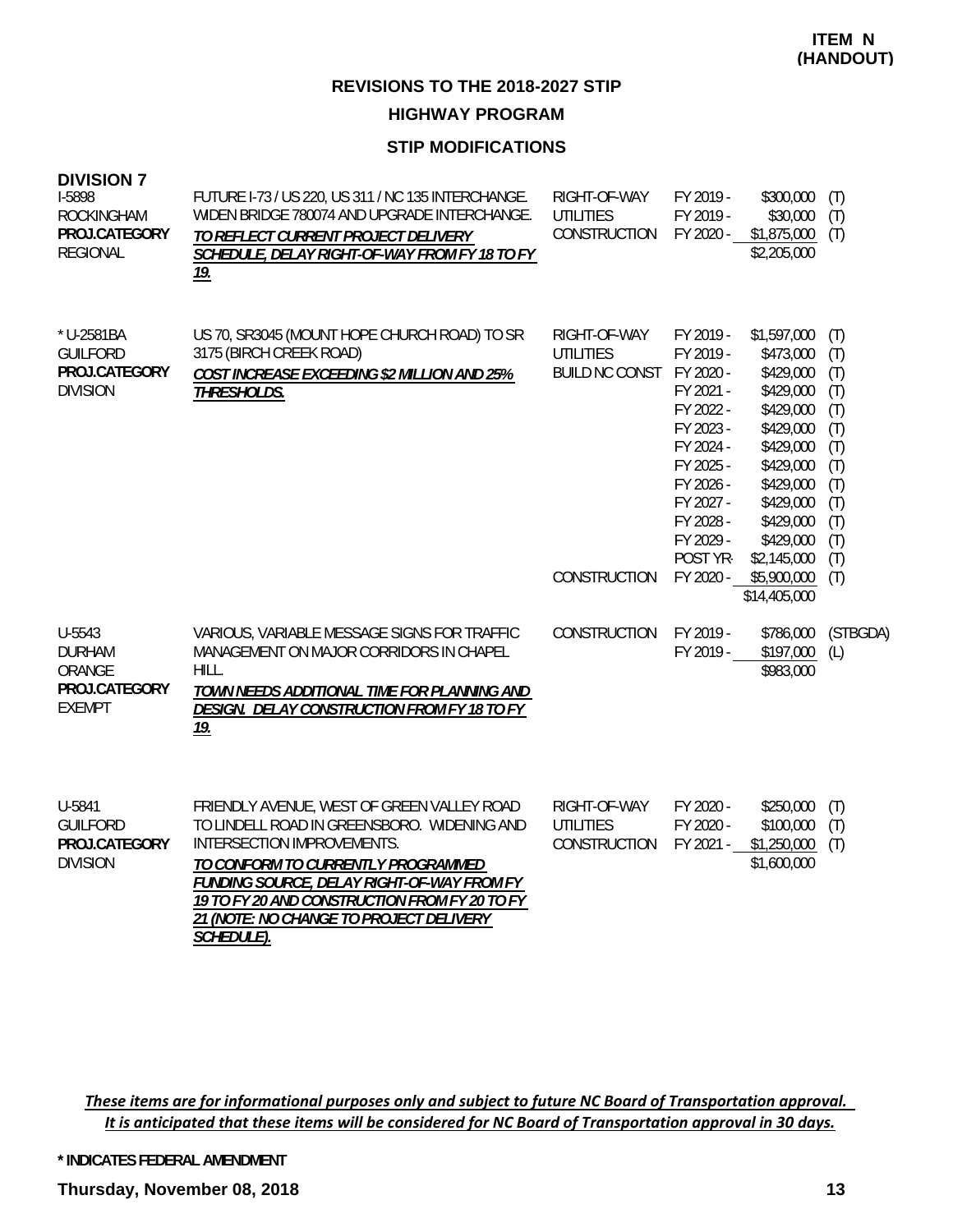**HIGHWAY PROGRAM**

# **STIP MODIFICATIONS**

| <b>DIVISION 8</b><br>* EB-5872A<br>SCOTLAND<br>PROJ.CATEGORY<br><b>DIVISION</b> | SR 1108 (WEST BOULEVARD), SR 1105 (TURNPIKE<br>ROAD) TO GLASGOW DRIVE AND EAST OF US 15 / US<br>401 / US 501 TO SUNSET DRIVE IN LAURINBURG.<br>ADD RIGHT OF WAY IN FY 20 AT THE REQUEST OF<br>RPO.                                                                                                                                                                                                                                           | RIGHT-OF-WAY<br>CONSTRUCTION                     | FY 2020 -<br>FY 2020 -<br>FY 2020 -<br>FY 2020 -                                                                                                                     | \$133,000<br>\$33,000<br>\$348,000<br>\$88,000<br>\$602,000                                                                                                             | (TAP)<br>(L)<br>(TAP)<br>(L)                                                            |
|---------------------------------------------------------------------------------|----------------------------------------------------------------------------------------------------------------------------------------------------------------------------------------------------------------------------------------------------------------------------------------------------------------------------------------------------------------------------------------------------------------------------------------------|--------------------------------------------------|----------------------------------------------------------------------------------------------------------------------------------------------------------------------|-------------------------------------------------------------------------------------------------------------------------------------------------------------------------|-----------------------------------------------------------------------------------------|
| $*$ R-2527<br><b>MONTGOMERY</b><br>PROJ.CATEGORY<br><b>REGIONAL</b>             | NC 24 / NC 27, NC 73 TO TROY BYPASS. WIDEN TO<br>MULTILANES.<br>PROJECT TO UTILIZE BUILD NC BONDS                                                                                                                                                                                                                                                                                                                                            | <b>BUILD NC ROW</b><br>RIGHT-OF-WAY              | FY 2019 -<br>FY 2020 -<br>FY 2021 -<br>FY 2022 -<br>FY 2023 -<br>FY 2024 -<br>FY 2025 -<br>FY 2026 -<br>FY 2027 -<br>FY 2028 -<br>FY 2029 -<br>POST YR-<br>FY 2019 - | \$686,000<br>\$686,000<br>\$686,000<br>\$686,000<br>\$686,000<br>\$686,000<br>\$686,000<br>\$686,000<br>\$686,000<br>\$686,000<br>\$686,000<br>\$2,744,000<br>\$426,000 | (T)<br>(T)<br>(T)<br>(T)<br>(T)<br>(T)<br>(T)<br>(T)<br>(T)<br>(T)<br>(T)<br>(T)<br>(T) |
|                                                                                 |                                                                                                                                                                                                                                                                                                                                                                                                                                              | <b>UTILITIES</b><br>CONSTRUCTION                 | FY 2019 -<br>FY 2021 -<br>FY 2022 -<br>FY 2023 -                                                                                                                     | \$1,011,000<br>\$11,550,000<br>\$11,550,000<br>\$11,550,000<br>FY 2024 - \$11,550,000<br>\$57,927,000                                                                   | (T)<br>(T)<br>(T)<br>(T)<br>(T)                                                         |
| $*$ U-5727<br><b>LEE</b><br>PROJ.CATEGORY<br><b>REGIONAL</b>                    | US 1 / US 15 / US 501, SOUTH OF SR 1198 (BRYAN<br>DRIVE) TO SR 1237 (CARTHAGE STREET) IN SANFORD.<br>UPGRADE TO SUPERSTREET AND RELOCATE NC 78<br>(TRAMWAY ROAD).<br>REVISE TERMINI AND SCOPE AT REQUEST OF<br>DIVISION TO CONFORM TO CURRENT PROJECT<br>CONFIGURATION.                                                                                                                                                                      | RIGHT-OF-WAY<br>CONSTRUCTION                     | FY 2019 -<br>FY 2020 -<br>FY 2021 -<br>FY 2022 -                                                                                                                     | \$3,600,000<br>\$8,816,000<br>\$8,816,000<br>\$8,816,000<br>\$30,048,000                                                                                                | (NHP)<br>(NHP)<br>(NHP)<br>(NHP)                                                        |
| U-5975<br>LEE<br>PROJ.CATEGORY<br><b>REGIONAL</b>                               | US 1 / US 15 / US 501, US 15 / US 501 (WHITE HILL<br>ROAD) / SR 1179 (ROCKY FORK CHURCH ROAD0 TO<br>SOUTH OF SR 1198 (BRYAN DRIVE). UPGRADE TO<br>SUPERSTREET.<br>REVISE N. TERMINUS AT DIV. REQUEST. TO ALLOW<br>ADDITIONAL TIME TO COORDINATE DESIGN, DELAY<br>RIGHT OF WAY FROM FY 19 TO FY 20. TO CONFORM<br>TO CURRENTLY PROGRAMMED FUNDING SOURCE,<br>DELAY CONSTRUCTION FROM FY 20 TO FY 21 (NOTE:<br>NO CHANGE IN LETTING SCHEDULE). | RIGHT-OF-WAY<br><b>UTILITIES</b><br>CONSTRUCTION | FY 2020 -<br>FY 2020 -<br>FY 2021 -                                                                                                                                  | \$22,957,000<br>\$2,755,000<br>\$12,746,000<br>\$38,458,000                                                                                                             | (T)<br>(T)<br>(T)                                                                       |

These items are for informational purposes only and subject to future NC Board of Transportation approval. It is anticipated that these items will be considered for NC Board of Transportation approval in 30 days.

#### **\* INDICATES FEDERAL AMENDMENT**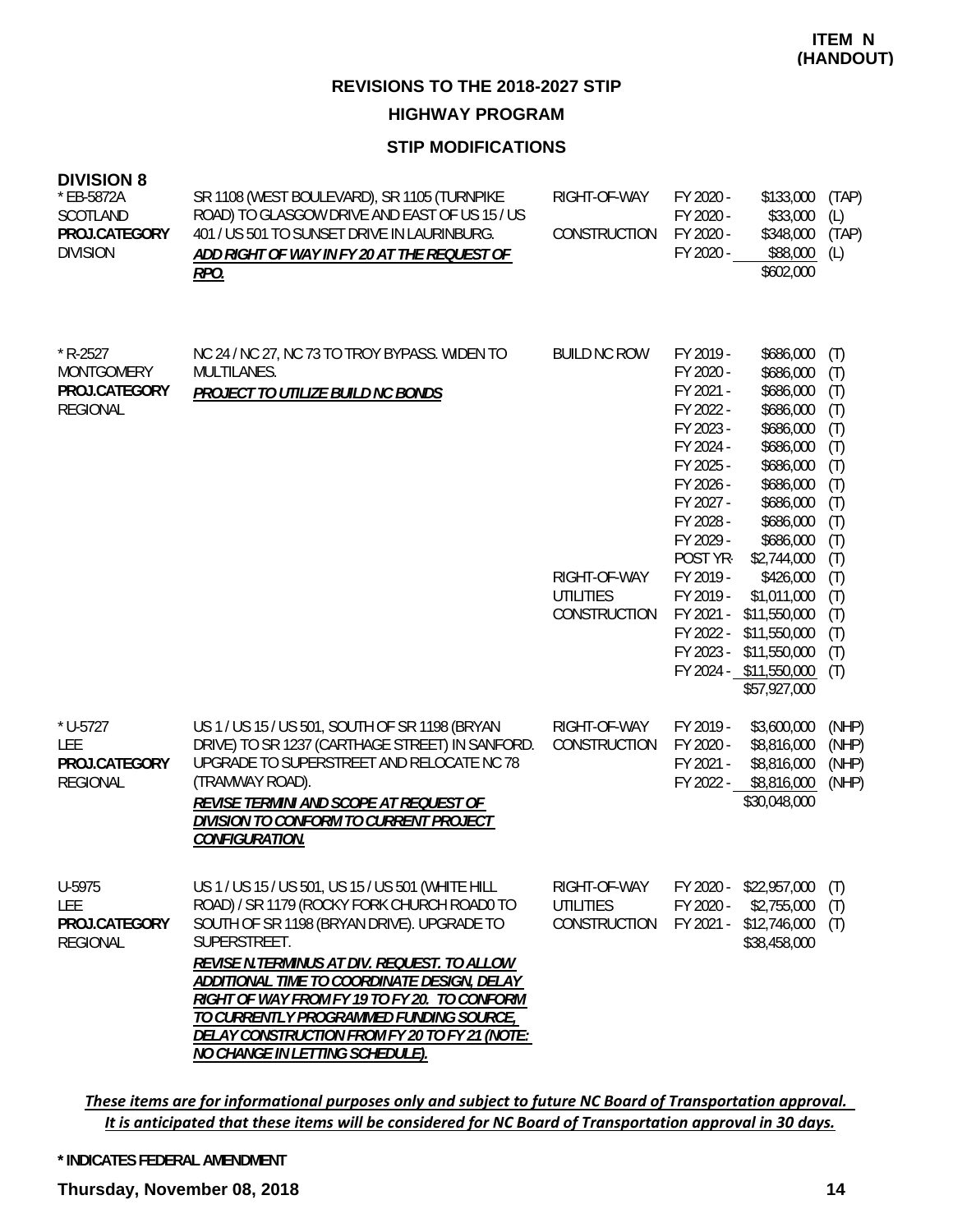# **HIGHWAY PROGRAM**

## **STIP MODIFICATIONS**

| <b>DIVISION 9</b><br>B-4626<br><b>ROWAN</b><br>PROJ.CATEGORY<br><b>STATEWIDE</b> | NC 8 / NC 49, REPLACE BRIDGE 790003 AND APPLY<br>DECK PRESERVATION TREATEMENT TO BRIDGE<br>790008 OVER YADKIN RIVER AND WINSTON-SALEM<br>SOUTHBOUND RAILROAD.<br>TO ALLOW ADDITIONAL TIME TO COMPLETE THE<br>RIGH-OF-WAY PLANS, DELAY RIGHT-OF-WAY FROM<br>FY 18 TO FY 19, AT REQUEST OF STRUCTURE<br><b>MANAGEMENT UNIT.</b>       | RIGHT-OF-WAY<br><b>UTILITIES</b><br>CONSTRUCTION          | FY 2019 -<br>FY 2019 -<br>FY 2020 -                                                     | \$300,000<br>\$300,000<br>\$6,165,000<br>\$6,765,000                                                | (STBG)<br>(STBG)<br>(STBG)                              |
|----------------------------------------------------------------------------------|-------------------------------------------------------------------------------------------------------------------------------------------------------------------------------------------------------------------------------------------------------------------------------------------------------------------------------------|-----------------------------------------------------------|-----------------------------------------------------------------------------------------|-----------------------------------------------------------------------------------------------------|---------------------------------------------------------|
| EB-4020C<br><b>FORSYTH</b><br>PROJ.CATEGORY<br><b>TRANSITION</b>                 | BRUSHY FORK GREENWAY, LOWERY STREET TO<br>REYNOLDS PARK ROAD<br>TO REFLECT CURRENT CITY DELIVERY SCHEDULE,<br>DELAY CONSTRUCTION FROM FY 19 TO FY 20 AT<br>REQUEST OF MPO.                                                                                                                                                          | CONSTRUCTION                                              | FY 2020 -<br>FY 2020 -<br>FY 2020 -                                                     | \$300,000<br>\$700,000<br>\$175,000<br>\$1,175,000                                                  | (STBG)<br>(STBGDA)<br>(L)                               |
| EB-5619<br><b>ROWAN</b><br>PROJ.CATEGORY<br><b>DIVISION</b>                      | GRANTS CREEK GREENWAY, KELSEY SCOTT PARK TO<br>CATAWBA COLLEGE. CONSTRUCT MULTIUSE PATH.<br>PROJECT SPLIT INTO SEGMENTS AT REQUEST OF<br>MPO AND CITY TO FACILITATE DELIVERY - SEE<br><b>FOLLOWING ENTRIES FOR FUNDING AND SCHEDULES.</b>                                                                                           |                                                           |                                                                                         |                                                                                                     |                                                         |
| EB-5619A<br><b>ROWAN</b><br>PROJ.CATEGORY<br><b>DIVISION</b>                     | <b>GRANTS CREEK GREENWAY, VICINITY OF</b><br>FORESTDALE DRIVE TO CATAWBA COLLEGE IN<br>SALISBURY. CONSTRUCT LOW-WATER BRIDGE<br><b>GREENWAY CONNECTION.</b><br>PROJECT BREAK CREATED AT REQUEST OF MPO<br>AND CITY. ACCELERATE CONSTRUCTION FY 20 TO FY<br><b>19 TO FACILITATE DELIVERY.</b>                                        | <b>CONSTRUCTION</b>                                       | FY 2019 -                                                                               | \$134,800<br>FY 2019 - \$33,700<br>\$168,500                                                        | (TAPDA)<br>(L)                                          |
| EB-5619B<br><b>ROWAN</b><br>PROJ.CATEGORY<br><b>DIVISION</b>                     | GRANTS CREEK GREENWAY, KELSEY SCOTT PARK TO<br>VICINITY OF FORESTDALE DRIVE IN SALISBURY.<br>CONSTRUCT MULTIUSE PATH.<br>PROJECT BREAK CREATED AT REQUEST OF MPO<br>AND CITY TO FACILITATE DELIVERY.                                                                                                                                | RIGHT-OF-WAY<br><b>CONSTRUCTION</b>                       | FY 2019 -<br>FY 2019 -<br>FY 2020 -<br>FY 2020 -                                        | \$40,000<br>\$10,000<br>\$660,000<br>\$165,000<br>\$875,000                                         | (TAPDA)<br>(L)<br>(TAPDA)<br>(L)                        |
| EB-5722<br><b>FORSYTH</b><br>PROJ.CATEGORY<br><b>DIVISION</b>                    | NC 67 (SILAS CREEK PARKWAY), BOLTON STREET TO<br>LOCKLAND AVENUE IN WINSTON-SALEM. CONSTRUCT<br>SIDEWALK ON NORTH SIDE TO CONNECT EXISTING<br>SECTIONS.<br>ADD RIGHT OF WAY IN FY 19 NOT PREVIOUSLY<br>PROGRAMMED, AT REQUEST OF MPO. TO REFLECT<br>CURRENT TOWN DELIVERY SCHEDULE, DELAY<br><b>ENGINEERING FROM FY18 TO FY 19.</b> | <b>ENGINEERING</b><br>RIGHT-OF-WAY<br><b>CONSTRUCTION</b> | FY 2019 -<br>FY 2019 -<br>FY 2019 -<br>FY 2019 -<br>FY 2019 -<br>FY 2020 -<br>FY 2020 - | \$296,000<br>\$36,000<br>\$83,000<br>\$728,000<br>\$182,000<br>\$360,000<br>\$90,000<br>\$1,775,000 | (STBG)<br>(TAP)<br>(L)<br>(STBG)<br>(L)<br>(TAP)<br>(L) |

These items are for informational purposes only and subject to future NC Board of Transportation approval. It is anticipated that these items will be considered for NC Board of Transportation approval in 30 days.

#### **\* INDICATES FEDERAL AMENDMENT**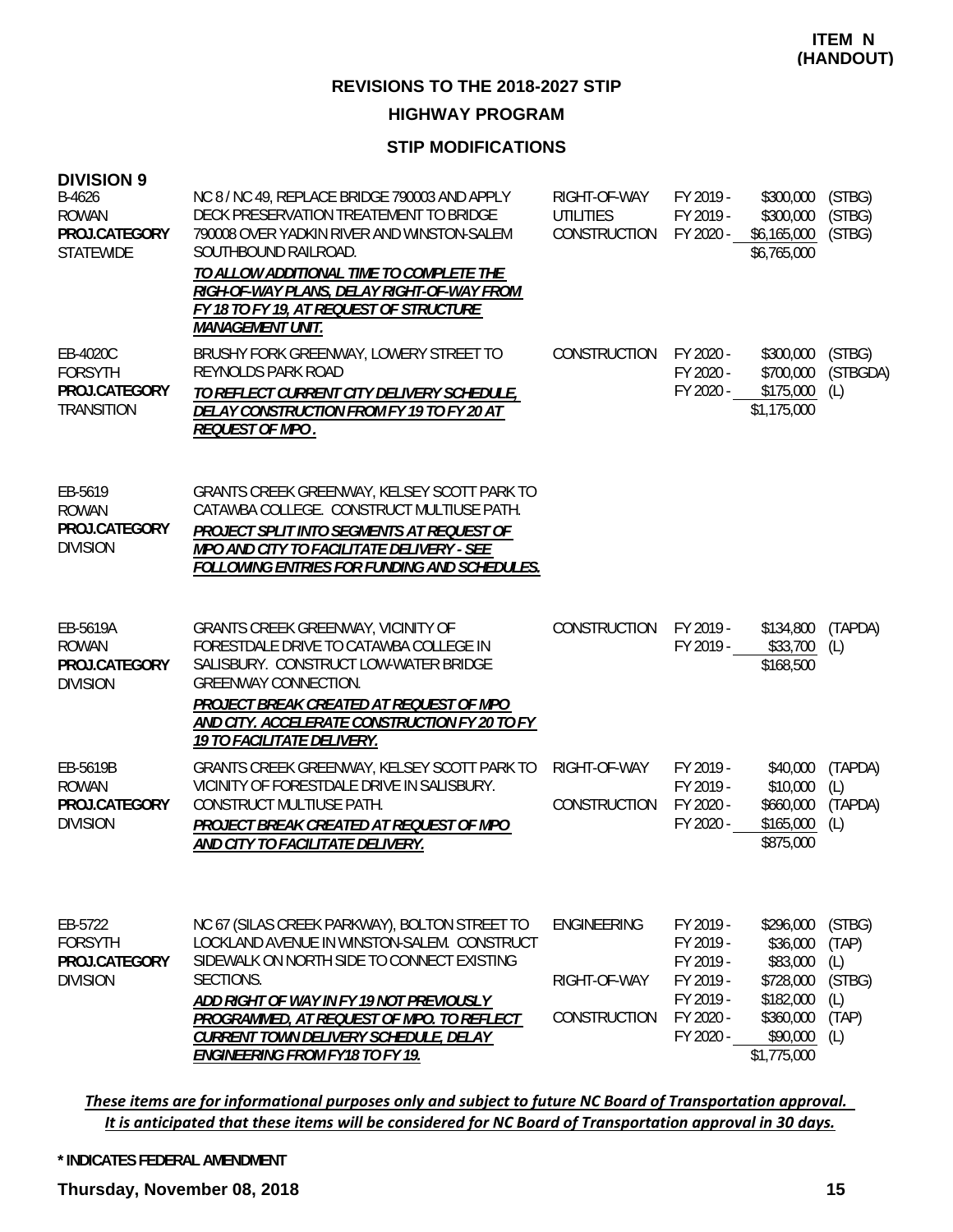# **HIGHWAY PROGRAM**

# **STIP MODIFICATIONS**

| <b>DIVISION 9</b><br>* EB-5810<br><b>FORSYTH</b><br>PROJ.CATEGORY<br><b>DIVISION</b> | VARIOUS, BARBARA JANE AVENUE, BYERLY ROAD,<br>AND BARRY STREET IN WINSTON-SALEM. CONSTRUCT<br>SIDEWALKS.<br>ADD ENGINEERING IN FY 19 NOT PREVIOUSLY<br>PROGRAMMED AND DELAY CONSTRUCTION FROM FY<br>18 TO FY 20, BOTH AT REQUEST OF MPO TO REFLECT<br><b>CURRENT TOWN DELIVERY SCHEDULE.</b> | <b>ENGINEERING</b><br><b>CONSTRUCTION</b>                 | FY 2019 -<br>FY 2019 -<br>FY 2020 -                                                                                            | \$48,000<br>\$12,000<br>\$176,000<br>FY 2020 - \$44,000<br>\$280,000                                                                                                     | (STBG)<br>(L)<br>(TAP)<br>(L)                                             |
|--------------------------------------------------------------------------------------|----------------------------------------------------------------------------------------------------------------------------------------------------------------------------------------------------------------------------------------------------------------------------------------------|-----------------------------------------------------------|--------------------------------------------------------------------------------------------------------------------------------|--------------------------------------------------------------------------------------------------------------------------------------------------------------------------|---------------------------------------------------------------------------|
| $*$ 1-5952<br><b>FORSYTH</b><br>PROJ.CATEGORY<br><b>STATEWIDE</b>                    | I-40, SR 1101 (HARPER ROAD) IN CLEMMONS TO EAST<br>OF US 421 / BUSINESS 40 IN WINSTON-SALEM.<br>PAVEMENT REHABILITATION.<br>PROJECT BREAK CREATED AT REQUEST OF DIVISION<br>OFFICE. SEE I-5952A ENTRY FOR DETAILS. COST<br><b>INCREASE EXCEEDING \$2 MILLION AND 25%</b><br>THRESHOLDS.      |                                                           |                                                                                                                                |                                                                                                                                                                          |                                                                           |
| I-5952A<br><b>FORSYTH</b><br>PROJ.CATEGORY<br><b>STATEWIDE</b>                       | i-40, BRIDGE REHABILITATION.<br>NEW PROJECT BREAK CREATED WITH<br>CONSTRUCTION IN FY 20 AT REQUEST OF DIVISION<br>OFFICE FOR SEPARATE LETTING OF BRIDGE<br>COMPONENT                                                                                                                         | CONSTRUCTION                                              | FY 2020 -                                                                                                                      | \$2,516,000<br>\$2,516,000                                                                                                                                               | (NHPIM)                                                                   |
| $*$ R-2577A<br><b>FORSYTH</b><br>PROJ.CATEGORY<br><b>REGIONAL</b>                    | US 158, MULTI-LANES NORTH OF US 421 / I-40<br>BUSINESS TO SR 1965 (BELEWS CREEK ROAD)<br>COST INCREASE EXCEEDING \$2 MILLION AND 25%<br><b>THRESHOLDS.</b>                                                                                                                                   | RIGHT-OF-WAY<br><b>UTILITIES</b><br><b>BUILD NC CONST</b> | FY 2020 -<br>FY 2020 -<br>FY 2022 -<br>FY 2023 -<br>FY 2024 -<br>FY 2025 -<br>FY 2026 -<br>FY 2027 -<br>FY 2028 -<br>FY 2029 - | \$7,800,000<br>\$469,000<br>\$2,574,000<br>\$2,574,000<br>\$2,574,000<br>\$2,574,000<br>\$2,574,000<br>\$2,574,000<br>\$2,574,000<br>\$2,574,000<br>POST YR-\$18,018,000 | (T)<br>(T)<br>(T)<br>(T)<br>(T)<br>(T)<br>(T)<br>(T)<br>(T)<br>(T)<br>(T) |
|                                                                                      |                                                                                                                                                                                                                                                                                              | CONSTRUCTION                                              | FY 2022 -                                                                                                                      | \$7,700,000 (T)<br>FY 2023 - \$7,700,000<br>\$62,279,000                                                                                                                 | (T)                                                                       |
| <b>DIVISION 10</b><br>C-5225B<br>MECKLENBURG<br>PROJ.CATEGORY<br><b>EXEMPT</b>       | CHARLOTTE, TOBY CREEK GREENWAY, ROCKLAND<br>DRIVE TO BLUE ROCK DRIVE.<br>TO ALLOW ADDITIONAL TIME FOR DESIGN DELAY<br><b>CONSTRUCTION FROM FY 18 TO FY 19</b>                                                                                                                                | <b>CONSTRUCTION</b>                                       | FY 2019 -<br>FY 2019 -                                                                                                         | \$1,240,000<br>\$360,000<br>\$1,600,000                                                                                                                                  | (CMAQ)<br>(L)                                                             |

These items are for informational purposes only and subject to future NC Board of Transportation approval. It is anticipated that these items will be considered for NC Board of Transportation approval in 30 days.

**\* INDICATES FEDERAL AMENDMENT**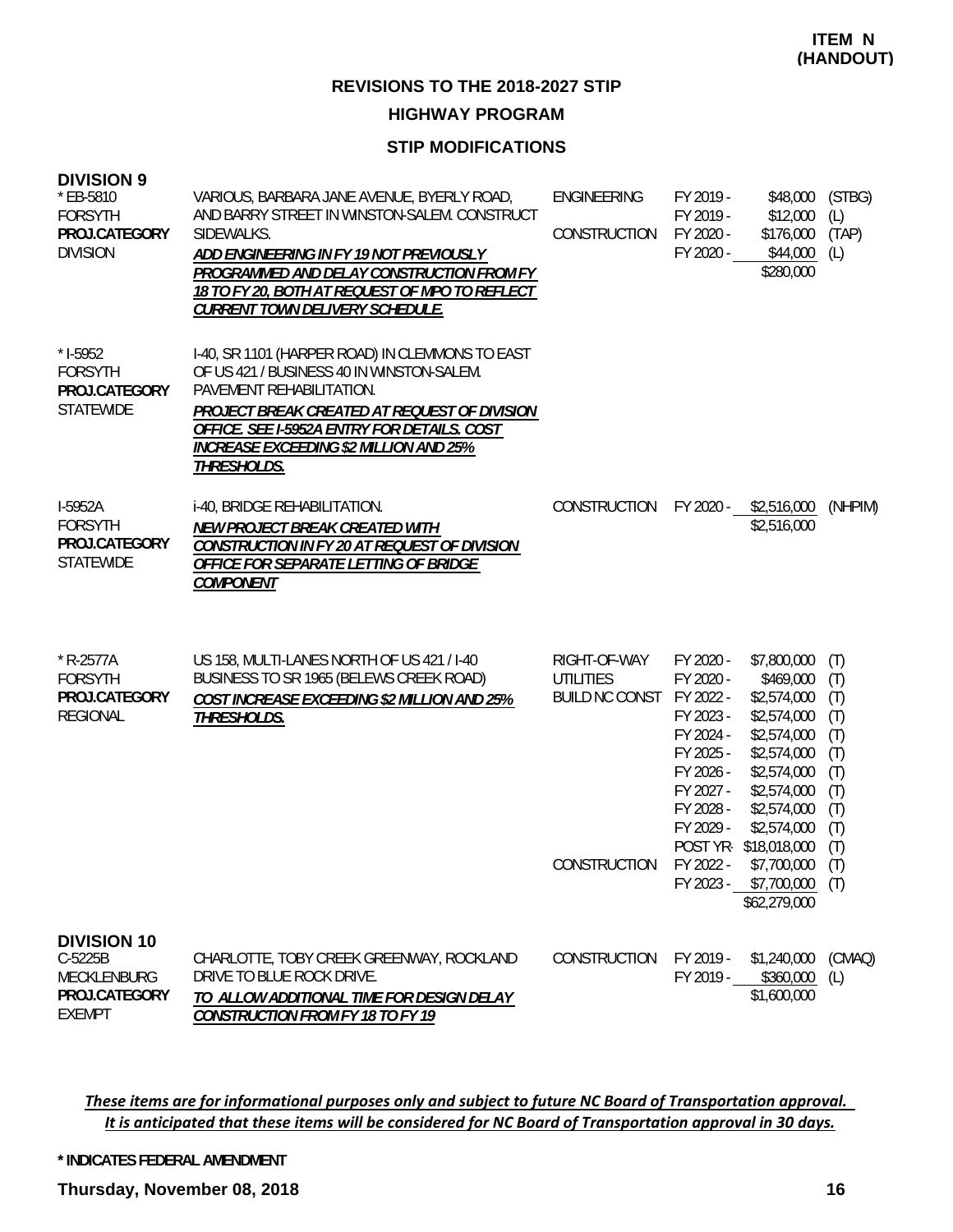**HIGHWAY PROGRAM**

# **STIP MODIFICATIONS**

| <b>DIVISION 10</b><br>C-5538<br>MECKLENBURG<br>PROJ.CATEGORY<br><b>DIVISION</b> | CHARLOTTE, INTERSECTION OF TUCKASEEGEE-<br>BERRYHILL-THRIFT ROADS IN CHARLOTTE.<br>CONSTRUCT A TRAFFIC CIRCLE.<br>TO ALLOW ADDITIONAL TIME FOR PLANNING AND<br><b>DESIGN DELAY CONSTRUCTION FROM FY 18 TO FY 19</b>                             | CONSTRUCTION                                | FY 2019 -<br>FY 2019 -<br>FY 2019 -                                                                  | \$1,797,000<br>\$1,053,000<br>\$826,000<br>\$3,676,000                                                             | (CMAQ)<br>(STBGDA)<br>(L)                                     |
|---------------------------------------------------------------------------------|-------------------------------------------------------------------------------------------------------------------------------------------------------------------------------------------------------------------------------------------------|---------------------------------------------|------------------------------------------------------------------------------------------------------|--------------------------------------------------------------------------------------------------------------------|---------------------------------------------------------------|
| $C-5557$<br><b>CABARRUS</b><br>PROJ.CATEGORY<br><b>EXEMPT</b>                   | CONCORD, CITY OF CONCORD'S NE SUBSET<br>SIDEWALKS. INSTALL SIDEWALKS AT VARIOUS<br>LOCATIONS.<br>TO ALLOW ADDITIONAL TIME FOR PLANNING AND<br><b>DESIGN DELAY CONSTRUCTION FROM FY 18 TO FY 19</b>                                              | CONSTRUCTION                                | FY 2019 -<br>FY 2019 -                                                                               | \$420,000<br>\$105,000<br>\$525,000                                                                                | (CMAQ)<br>(L)                                                 |
| EB-5775<br>MECKLENBURG<br>PROJ.CATEGORY<br><b>DIVISION</b>                      | CORNELIUS, SOUTH PRONG ROCKY RIVER<br>GREENWAY (SOUTH STREET - MAIN STREET).<br>CONSTRUCT GREENWAY.<br>TO ALLOW ADDITIONAL TIME FOR PLANNING AND<br><b>DESIGN DELAY CONSTRUCTION FROM FY 18 TO FY 19</b><br><u>AND UPDATE FUNDING</u>           | CONSTRUCTION                                | FY 2019 -<br>FY 2019 -<br>FY 2019 -                                                                  | \$840,000<br>\$628,000<br>\$367,000<br>\$1,835,000                                                                 | (STBGDA)<br>(TAPDA)<br>(L)                                    |
| * EB-5844<br><b>CABARRUS</b><br>PROJ.CATEGORY<br><b>DIVISION</b>                | KANNAPOLIS, LITTLE TEXAS ROAD, LANE STREET TO<br>DALE EARNHARDT BOULEVARD. CONSTRUCT<br>SIDEWALK AND CURB AND GUTTER.<br>TO ALLOW ADDITIONAL TIME FOR PLANNING DELAY<br>PRELIMINARY ENGINEERING FROM FY 18 TO FY 19 AT<br><b>REQUEST OF MPO</b> | ENGINEERING<br>RIGHT-OF-WAY<br>CONSTRUCTION | FY 2019 -<br>FY 2019 -<br>FY 2019 -<br>FY 2019 -<br>FY 2020 -<br>FY 2020 -<br>FY 2020 -<br>FY 2020 - | \$320,000<br>\$80,000<br>\$320,000<br>\$80,000<br>\$131,000<br>\$1,280,000<br>\$320,000<br>\$33,000<br>\$2,564,000 | (TAP)<br>(L)<br>(TAP)<br>(L)<br>(CMAQ)<br>(TAP)<br>(L)<br>(L) |
| EB-5931<br><b>UNION</b><br>PROJ.CATEGORY<br><b>DIVISION</b>                     | INDIAN TRAIL, NORTH INDIAN TRAIL ROAD. SOUTH<br>FORK ROAD TO LIBERTY LANE. CONSTRUCT<br>COMPLETE STREET.<br>TO ALLOW ADDITIONAL TIME FOR PLANNING AND<br><b>DESIGN DELAY CONSTRUCTION FROM FY 18 TO FY 19</b>                                   | CONSTRUCTION                                | FY 2019 -<br>FY 2019 -                                                                               | \$2,510,000<br>\$1,351,000<br>\$3,861,000                                                                          | (STBGDA)<br>(L)                                               |
| $1-5797$<br><b>MECKLENBURG</b><br>PROJ.CATEGORY<br><b>STATEWIDE</b>             | 1-85, CONCRETE PAVEMENT JOINT SOUTH OF NC 16<br>TO CONCRETE PAVEMENT JOINT AT US 29/NC40<br>CONNECTOR. RESTRIPE PAVEMENT.<br>TO ALLOW ADDITIONAL TIME FOR PLANNING AND<br>DESIGN DELAY CONSTRUCTION FROM FY 18 TO FY 19                         | <b>CONSTRUCTION</b>                         | FY 2019 -                                                                                            | \$100,000<br>\$100,000                                                                                             | (NHPIM)                                                       |

These items are for informational purposes only and subject to future NC Board of Transportation approval. It is anticipated that these items will be considered for NC Board of Transportation approval in 30 days.

**\* INDICATES FEDERAL AMENDMENT**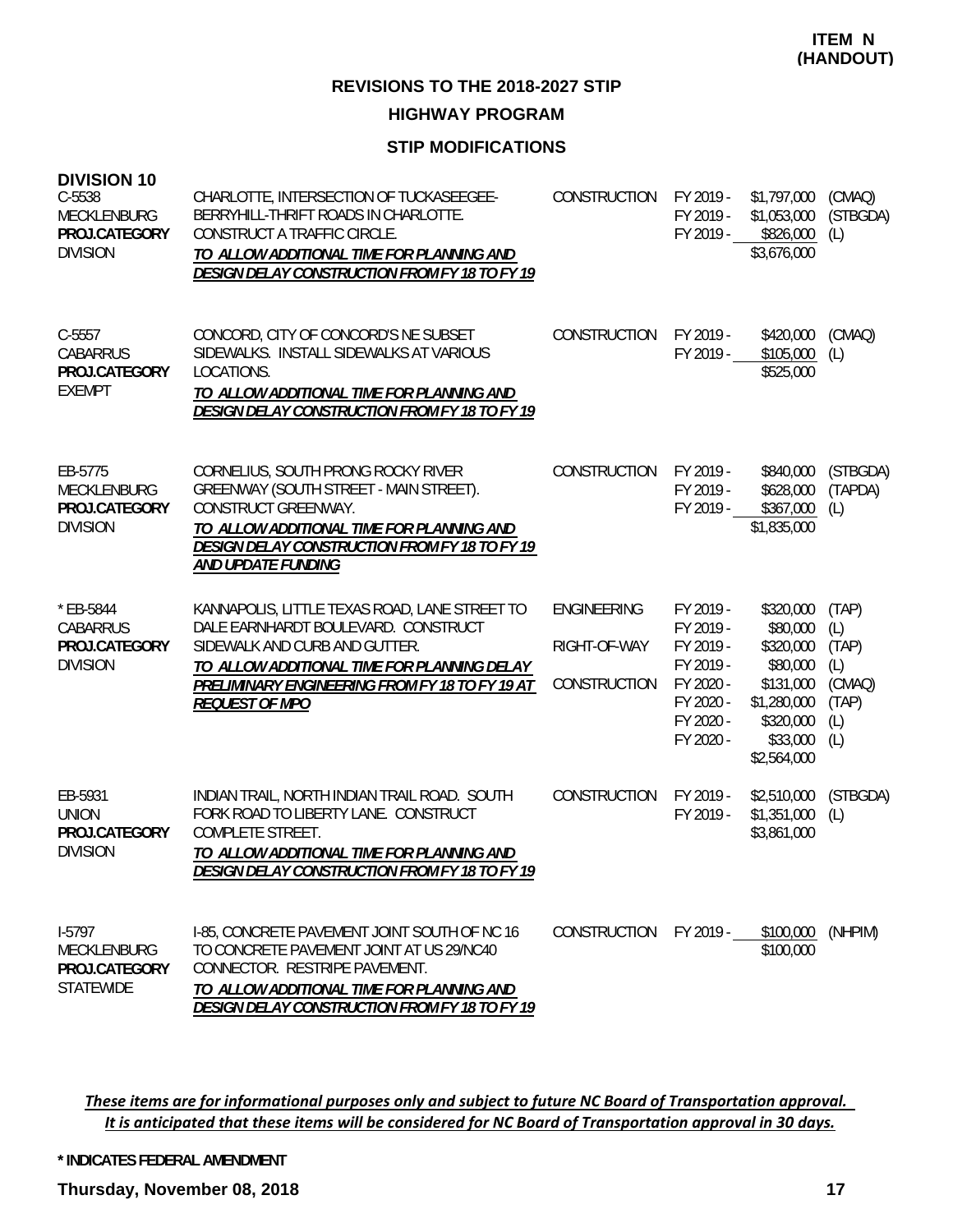**HIGHWAY PROGRAM**

# **STIP MODIFICATIONS**

| <b>DIVISION 10</b><br><b>I-5837</b><br>MECKLENBURG<br>PROJ.CATEGORY<br><b>STATEWIDE</b> | 1-85, GASTON COUNTY LINE TO 0.7 MILES NORTH OF<br>GASTON COUNTY LINE. INCLUDES RAMPS FROM<br>GASTON COUNTY LINE TO GLENWOOD AVENUE.<br>PAVEMENT REHABILITATION.<br>TO ALLOW ADDITIONAL TIME FOR PLANNING AND<br>DESIGN DELAY CONSTRUCTION FROM FY 19 TO FY 20 | <b>CONSTRUCTION</b>          | FY 2020 -<br>\$1,800,000<br>\$1,800,000                                                                                                                                       | (NHPIM)                                          |
|-----------------------------------------------------------------------------------------|---------------------------------------------------------------------------------------------------------------------------------------------------------------------------------------------------------------------------------------------------------------|------------------------------|-------------------------------------------------------------------------------------------------------------------------------------------------------------------------------|--------------------------------------------------|
| $*$ 1-5902<br>MECKLENBURG<br>PROJ.CATEGORY<br><b>STATEWIDE</b>                          | I-485, SR 1786 TO NC 27. BRIDGE REHABILITATION.<br>ACCELERATE CONSTRUCTION FROM FY 22 TO FY 20<br><b>AT DIVISION REQUEST</b>                                                                                                                                  | <b>CONSTRUCTION</b>          | FY 2020 -<br>\$900,000<br>\$900,000                                                                                                                                           | (NHPIM)                                          |
| $*$ 1-5905<br>MECKLENBURG<br>PROJ.CATEGORY<br><b>STATEWIDE</b>                          | I-85, 0.2 MILE WEST OF NC 16 (BROOKSHIRE<br>BOULEVARD) TO CONCRETE PAVEMENT JOINT AT US<br>29/NC 49 CONNECTOR. PAVEMENT REHABILITATION.<br>ACCELERATE CONSTRUCTION FROM FY 23 TO FY 20<br>AT REQUEST OF DIVISION                                              | CONSTRUCTION                 | FY 2020 - \$14,000,000<br>\$14,000,000                                                                                                                                        | (NHPIM)                                          |
| U-5108<br>MECKLENBURG<br>PROJ.CATEGORY<br><b>TRANSITION</b>                             | NORTHCROSS DRIVE EXTENSION, NC 73 IN<br>HUNTERSVILLE TO WESTMORELAND ROAD IN<br>CORNELIUS. CONSTRUCT ROAD ON NEW LOCATION.<br>TO ALLOW ADDITIONAL TIME FOR PLANNING DELAY<br>RIGHT-OF-WAY FROM FY 18 TO FY 19                                                 | RIGHT-OF-WAY<br>CONSTRUCTION | FY 2019 -<br>\$955,000<br>\$500,000<br>FY 2019 -<br>FY 2019 -<br>\$489,000<br>FY 2020 -<br>\$4,765,000<br>FY 2020 -<br>\$1,000,000<br>FY 2020 -<br>\$2,023,000<br>\$9,732,000 | (STBGDA)<br>(BA)<br>(L)<br>(STBG)<br>(BA)<br>(L) |

These items are for informational purposes only and subject to future NC Board of Transportation approval. It is anticipated that these items will be considered for NC Board of Transportation approval in 30 days.

**\* INDICATES FEDERAL AMENDMENT**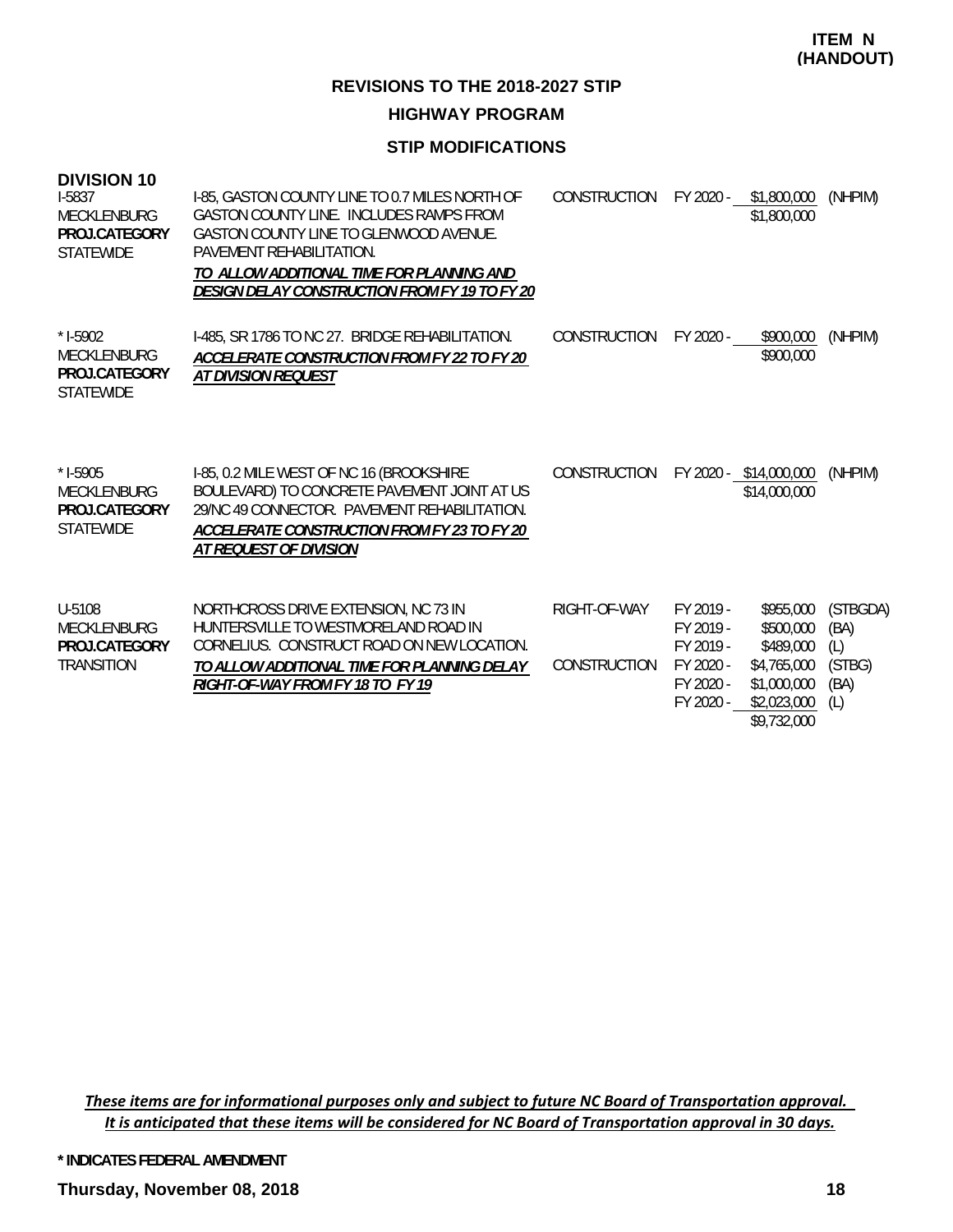# **HIGHWAY PROGRAM**

# **STIP MODIFICATIONS**

| * U-6032<br>CABARRUS<br>MECKLENBURG<br>PROJ.CATEGORY<br>Division                     | SR 2464 (ODELL SCHOOL ROAD), I-485 TO CONCORD<br>MILLS BOULEVARD. WIDEN TO MULTI-LANES DIVIDED.<br>COST INCREASE EXCEEDING \$2 MILLION AND 25%<br>THRESHOLDS. | <b>BUILD NC ROW</b>                                     | FY 2020 -<br>FY 2021 -<br>FY 2022 -<br>FY 2023 -<br>FY 2024 -<br>FY 2025 -<br>FY 2026 -                          | \$86,000<br>\$86,000<br>\$86,000<br>\$86,000<br>\$86,000<br>\$86,000<br>\$86,000                                                       | (T)<br>(T)<br>(T)<br>(T)<br>(T)<br>(T)<br>(T)               |
|--------------------------------------------------------------------------------------|---------------------------------------------------------------------------------------------------------------------------------------------------------------|---------------------------------------------------------|------------------------------------------------------------------------------------------------------------------|----------------------------------------------------------------------------------------------------------------------------------------|-------------------------------------------------------------|
|                                                                                      |                                                                                                                                                               | RIGHT-OF-WAY<br><b>UTILITIES</b><br><b>CONSTRUCTION</b> | FY 2027 -<br>FY 2028 -<br>FY 2029 -<br>POST YR-<br>FY 2020 -<br>FY 2020 -<br>FY 2021 -<br>FY 2022 -<br>FY 2023 - | \$86,000<br>\$86,000<br>\$86,000<br>\$430,000<br>\$1,400,000<br>\$500,000<br>\$8,333,000<br>\$8,333,000<br>\$8,334,000<br>\$28,190,000 | (T)<br>(T)<br>(T)<br>(T)<br>(T)<br>(T)<br>(T)<br>(T)<br>(T) |
| <b>DIVISION 12</b><br>* R-3603A<br>ALEXANDER<br>CATAWBA<br>PROJ.CATEGORY<br>division | NC 127, SR 1400 (CLONINGER MILL ROAD) TO SR 1156<br>(RICHEY ROAD).<br>COST INCREASE EXCEEDING \$2 MILLION AND 25%<br>THRESHOLDS.                              | RIGHT-OF-WAY<br><b>UTILITIES</b><br><b>CONSTRUCTION</b> | FY 2021 -<br>FY 2021 -<br>FY 2023 -<br>FY 2024 -                                                                 | \$3,400,000<br>\$100,000<br>\$12,967,000<br>\$12,966,000<br>FY 2025 - \$12,967,000<br>\$42,400,000                                     | (T)<br>(T)<br>(T)<br>(T)<br>(T)                             |

These items are for informational purposes only and subject to future NC Board of Transportation approval. It is anticipated that these items will be considered for NC Board of Transportation approval in 30 days.

**\* INDICATES FEDERAL AMENDMENT**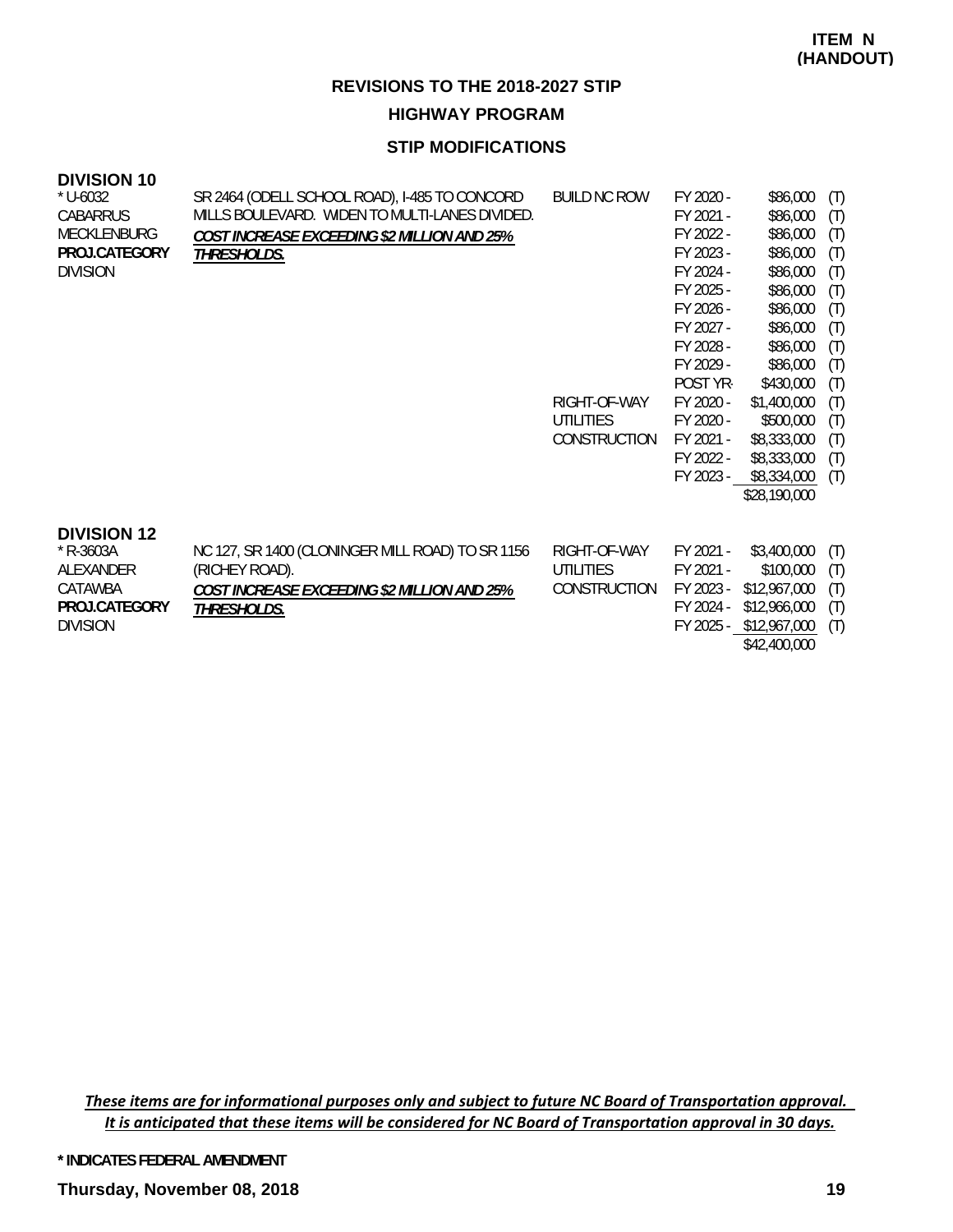**HIGHWAY PROGRAM**

# **STIP MODIFICATIONS**

| <b>DIVISION 12</b><br>R-5100A<br><b>IREDELL</b><br>PROJ.CATEGORY<br><b>DIVISION</b> | SR 1109 (WILLIAMSON ROAD), I-77 TO SR 1100<br>(BRAWLEY SCHOOL ROAD). WIDEN TO MULTI-LANES.<br>PROJECT TO UTILIZE BUILD NC BONDS                                                                                                                   | <b>BUILD NC ROW</b><br>RIGHT-OF-WAY<br><b>UTILITIES</b><br>CONSTRUCTION | FY 2019 -<br>FY 2020 -<br>FY 2021 -<br>FY 2022 -<br>FY 2023 -<br>FY 2024 -<br>FY 2025 -<br>FY 2026 -<br>FY 2027 -<br>FY 2028 -<br>FY 2029 -<br>POST YR-<br>FY 2019 -<br>FY 2019 -<br>FY 2020 -<br>FY 2021 -<br>FY 2022 - | \$600,000<br>\$600,000<br>\$600,000<br>\$600,000<br>\$600,000<br>\$600,000<br>\$600,000<br>\$600,000<br>\$600,000<br>\$600,000<br>\$600,000<br>\$2,400,000<br>\$1,000,000<br>\$500,000<br>\$500,000<br>\$10,100,000<br>\$10,100,000<br>FY 2023 - \$10,200,000<br>\$41,400,000 | (T)<br>(T)<br>(T)<br>(T)<br>(T)<br>(T)<br>(T)<br>(T)<br>(T)<br>(T)<br>(T)<br>(T)<br>(T)<br>(T)<br>(T)<br>(T)<br>(T)<br>(T) |
|-------------------------------------------------------------------------------------|---------------------------------------------------------------------------------------------------------------------------------------------------------------------------------------------------------------------------------------------------|-------------------------------------------------------------------------|--------------------------------------------------------------------------------------------------------------------------------------------------------------------------------------------------------------------------|-------------------------------------------------------------------------------------------------------------------------------------------------------------------------------------------------------------------------------------------------------------------------------|----------------------------------------------------------------------------------------------------------------------------|
| * U-2221C<br>CLEVELAND                                                              | NC 180, SR 2052 TO NC 150.<br>COST INCREASE EXCEEDING \$2 MILLION AND 25%<br>THRESHOLDS.                                                                                                                                                          | RIGHT-OF-WAY<br><b>UTILITIES</b><br>CONSTRUCTION                        | FY 2023 -<br>FY 2023 -                                                                                                                                                                                                   | \$7,600,000<br>\$900,000<br>FY 2025 - \$14,800,000<br>\$23,300,000                                                                                                                                                                                                            | (T)<br>(T)<br>(T)                                                                                                          |
| * W-5212DIV<br>CATAWBA<br><b>IREDELL</b><br>PROJ.CATEGORY<br><b>DIVISION</b>        | VARIOUS, DIVISION 12 RUMBLE STRIPS, GUARDRAIL,<br>SAFETY AND LIGHTING IMPROVEMENTS AT SELECTED<br>LOCATIONS IN THE DIVISION CATEGORY.<br>ADD RIGHT-OF-WAY IN FY 19 AND FY 20 AND<br>CONSTRUCTION IN FY 19 AND FY 20 NOT PREVIOUSLY<br>PROGRAMMED. | RIGHT-OF-WAY<br>CONSTRUCTION                                            | FY 2019 -<br>FY 2020 -<br>FY 2019 -<br>FY 2020 -                                                                                                                                                                         | \$50,000<br>\$50,000<br>\$2,500,000<br>\$2,500,000<br>\$5,100,000                                                                                                                                                                                                             | (HSIP)<br>(HSIP)<br>(HSIP)<br>(HSIP)                                                                                       |
| <b>DIVISION 13</b>                                                                  |                                                                                                                                                                                                                                                   |                                                                         |                                                                                                                                                                                                                          |                                                                                                                                                                                                                                                                               |                                                                                                                            |

| B-5876        | US 74, REPLACE BRIDGE 800083 AND BRIDGE 800084 | RIGHT-OF-WAY           | FY 2019 - | \$440.000   | (STBG) |
|---------------|------------------------------------------------|------------------------|-----------|-------------|--------|
| RUTHERFORD    | OVER SECOND BROAD RIVER.                       | CONSTRUCTION FY 2020 - |           | \$4,400,000 | (STBG) |
| PROJ.CATEGORY | ACCELERATE RIGHT-OF-WAY FROM FY 20 TO FY 19    |                        | FY 2021 - | \$4,400,000 | (STBG) |
| STATEWIDE     | AND CONSTRUCTION FROM FY 21 TO FY 20 AFTER     |                        |           | \$9,240,000 |        |
|               | PRESCREENING AND SCOPING WITH FIRM. PROJECT    |                        |           |             |        |
|               | IS NO LONGER COMBINED WITH B-5871              |                        |           |             |        |

These items are for informational purposes only and subject to future NC Board of Transportation approval. It is anticipated that these items will be considered for NC Board of Transportation approval in 30 days.

**\* INDICATES FEDERAL AMENDMENT**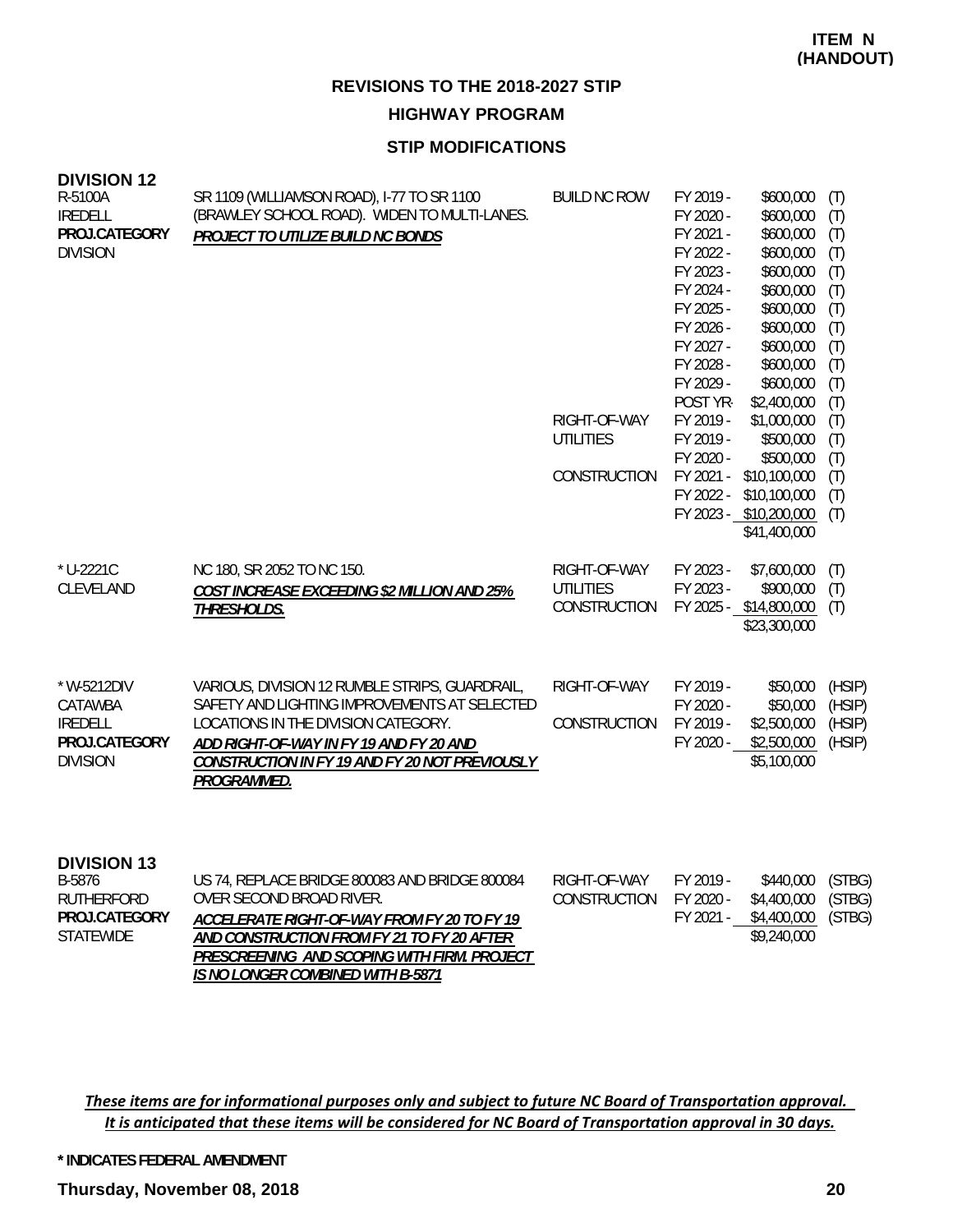# **STIP MODIFICATIONS**

| <b>DIVISION 13</b><br>EB-5547A<br><b>BUNCOMBE</b><br>PROJ.CATEGORY<br><b>DIVISION</b> | BLACK MOUNTAIN RIVERWALK GREENWAY,<br>CONSTRUCT MULTI-USE PATH FROM EXISTING FLAT<br>CREEK GREENWAY TRAILHEAD NORTH OF US 70 TO<br><b>BLACK MOUNTAIN AVENUE.</b><br>TO ALLOW ADDITIONAL TIME FOR PLANNING AND<br>DESIGN DELAY RIGHT-OF-WAY FROM FY 18 TO FY 19<br>AND CONSTRUCTION FROM FY 19 TO FY 20 | <b>ENGINEERING</b><br>RIGHT-OF-WAY<br>CONSTRUCTION | FY 2018 -<br>FY 2018 -<br>FY 2019 -<br>FY 2019 -<br>FY 2020 -<br>FY 2020 -<br>FY 2020 -                                                                 | \$487,000<br>\$122,000<br>\$80,000<br>\$20,000<br>\$2,300,000<br>\$334,000<br>\$659,000<br>\$4,002,000                                                                  | (STBGDA)<br>(L)<br>(STBGDA)<br>(L)<br>(STBG)<br>(STBGDA)<br>(L)                         |
|---------------------------------------------------------------------------------------|--------------------------------------------------------------------------------------------------------------------------------------------------------------------------------------------------------------------------------------------------------------------------------------------------------|----------------------------------------------------|---------------------------------------------------------------------------------------------------------------------------------------------------------|-------------------------------------------------------------------------------------------------------------------------------------------------------------------------|-----------------------------------------------------------------------------------------|
| * EB-5925<br><b>BUNCOMBE</b><br>PROJ.CATEGORY<br><b>DIVISION</b>                      | BEAVERDAM CREEK GREENWAY, NC 251 TO US 25.<br>CONSTRUCT MULTI-USE PATH.<br>ADD PRELIMINARY ENGINEERING IN FY 19 NOT<br>PREVIOUSLY PROGRAMMED AND TO ALLOW TIME<br>FOR PLANNING AND DESIGN DELAY CONSTRUCTION<br>FROM FY 2018 TO FY 2020 AT REQUEST OF MPO                                              | <b>ENGINEERING</b><br>CONSTRUCTION                 | FY 2019 -<br>FY 2019 -<br>FY 2020 -<br>FY 2020 -                                                                                                        | \$600,000<br>\$150,000<br>\$1,600,000<br>\$400,000<br>\$2,750,000                                                                                                       | (STBGDA)<br>(L)<br>(STBGDA)<br>(L)                                                      |
| * U-5019A<br><b>BUNCOMBE</b><br>PROJ.CATEGORY<br><b>DIVISION</b>                      | RIVERWAY MULTI-MODAL NETWORK, TOWN BRANCH<br><b>GREENWAY</b><br>DELAY CONSTRUCTION FROM FY 20 TO FY 21 AT<br><b>REQUEST OF MPO.</b>                                                                                                                                                                    | CONSTRUCTION                                       | FY 2021 -<br>FY 2021 -                                                                                                                                  | \$3,420,000<br>\$855,000<br>\$4,275,000                                                                                                                                 | (STBGDA)<br>(L)                                                                         |
| * U-5019B<br><b>BUNCOMBE</b><br>PROJ.CATEGORY<br><b>DIVISION</b>                      | RIVERWAY MULTI-MODAL NETWORK, FRENCH BROAD<br>RIVER WEST GREENWAY, FRENCH BROAD RIVER<br>PARK TO HAYWOOD ROAD.<br>ACCELERATE CONSTRUCTION FROM FY 21 TO FY 19<br>AT REQUEST OF MPO.                                                                                                                    | CONSTRUCTION                                       | FY 2019 -<br>FY 2019 -                                                                                                                                  | \$4,000,000<br>\$1,000,000<br>\$5,000,000                                                                                                                               | (STBGDA)<br>(L)                                                                         |
| U-5833<br>RUTHERFORD<br>PROJ.CATEGORY<br><b>DIVISION</b>                              | SR 2241 (OAK STREET), SR 2159 (PINE RIDGE ROAD)<br>TO US 74. WIDEN EXISTING0ij ROADWAY.<br>PROJECT TO UTILIZE BUILD NC BONDS                                                                                                                                                                           | BUILD NC CONST FY 2019 -<br>CONSTRUCTION           | FY 2020 -<br>FY 2021 -<br>FY 2022 -<br>FY 2023 -<br>FY 2024 -<br>FY 2025 -<br>FY 2026 -<br>FY 2027 -<br>FY 2028 -<br>FY 2029 -<br>POST YR-<br>FY 2019 - | \$429,000<br>\$429,000<br>\$429,000<br>\$429,000<br>\$429,000<br>\$429,000<br>\$429,000<br>\$429,000<br>\$429,000<br>\$429,000<br>\$429,000<br>\$1,716,000<br>\$300,000 | (T)<br>(T)<br>(T)<br>(T)<br>(T)<br>(T)<br>(T)<br>(T)<br>(T)<br>(T)<br>(T)<br>(T)<br>(T) |
|                                                                                       |                                                                                                                                                                                                                                                                                                        |                                                    |                                                                                                                                                         | \$6,735,000                                                                                                                                                             |                                                                                         |

These items are for informational purposes only and subject to future NC Board of Transportation approval. It is anticipated that these items will be considered for NC Board of Transportation approval in 30 days.

#### **\* INDICATES FEDERAL AMENDMENT**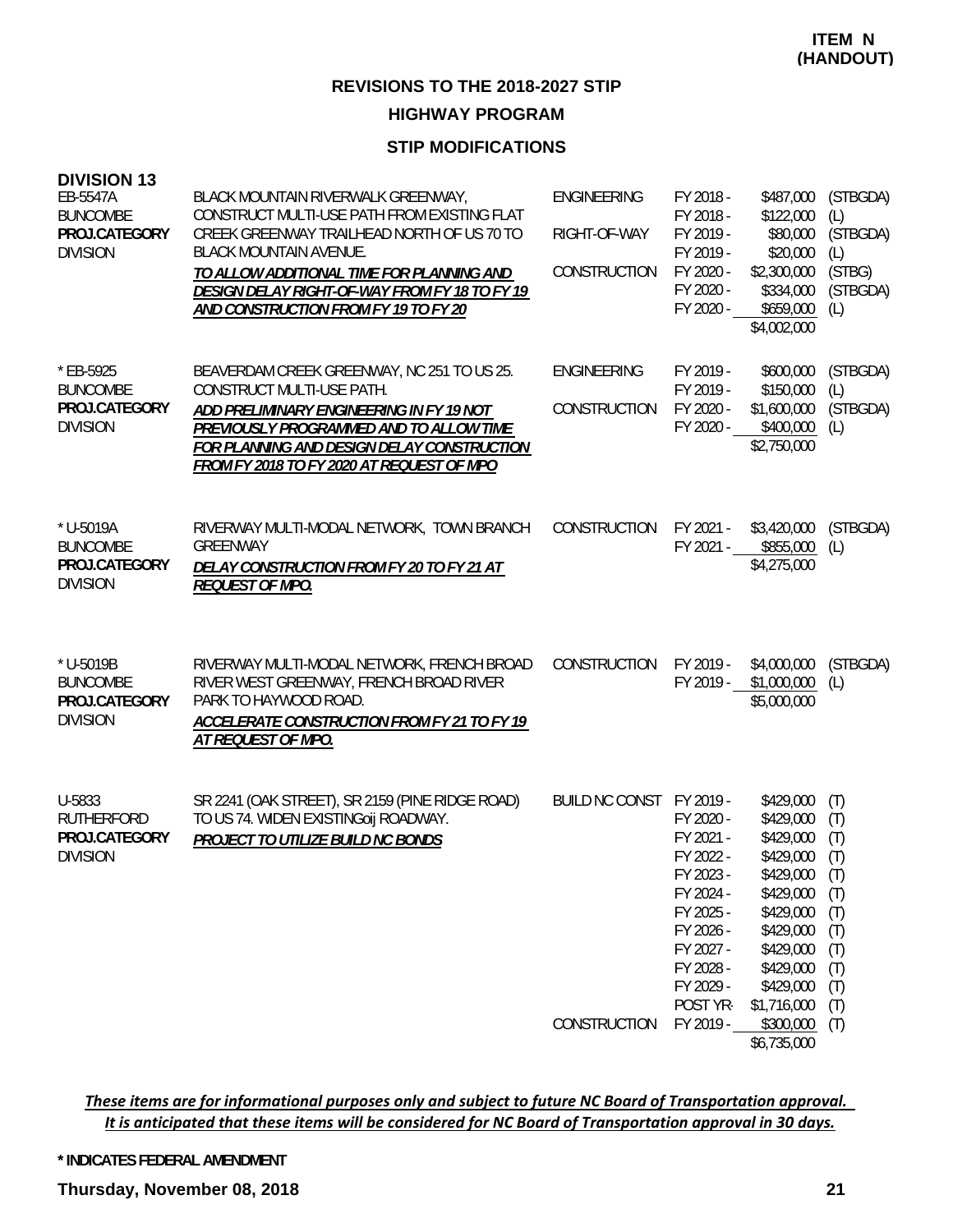# **HIGHWAY PROGRAM**

# **STIP MODIFICATIONS**

| <b>DIVISION 13</b><br>U-5834<br><b>BUNCOMBE</b><br>PROJ.CATEGORY<br><b>DIVISION</b> | SR 3116 (MILLS GAP ROAD), US 25 (HENDERSONVILLE<br>ROAD) TO SR 3157 (WESTON ROAD). UPGRADE<br><b>EXISTING ROADWAY.</b><br>TO ALLOW ADDITIONAL TIME FOR PLANNING DELAY<br>RIGHT-OF-WAY FROM FY 18 TO FY 19                                         | RIGHT-OF-WAY<br>CONSTRUCTION | FY 2019 -<br>FY 2020 -<br>FY 2021 -<br>FY 2021 - | \$6,167,000<br>\$6,167,000<br>\$6,166,000<br>\$3,000,000<br>\$21,500,000 | (T)<br>(T)<br>(T)<br>(T)             |
|-------------------------------------------------------------------------------------|---------------------------------------------------------------------------------------------------------------------------------------------------------------------------------------------------------------------------------------------------|------------------------------|--------------------------------------------------|--------------------------------------------------------------------------|--------------------------------------|
| * W-5213DIV<br><b>BUNCOMBE</b><br>PROJ.CATEGORY<br><b>DIVISION</b>                  | VARIOUS, DIVISION 13 RUMBLE STRIPS, GUARDRAIL,<br>SAFETY AND LIGHTING IMPROVEMENTS AT SELECTED<br>LOCATIONS IN THE DIVISION CATEGORY.<br>ADD RIGHT-OF-WAY IN FY 19 AND FY 20 AND<br>CONSTRUCTION IN FY 19 AND FY 20 NOT PREVIOUSLY<br>PROGRAMMED. | RIGHT-OF-WAY<br>CONSTRUCTION | FY 2019 -<br>FY 2020 -<br>FY 2019 -<br>FY 2020 - | \$50,000<br>\$50,000<br>\$700,000<br>\$700,000<br>\$1,500,000            | (HSIP)<br>(HSIP)<br>(HSIP)<br>(HSIP) |
| <b>DIVISION 14</b><br>* A-0011C<br><b>CLAY</b><br>PROJ.CATEGORY<br><b>EXEMPT</b>    | NC 69, GEORGIA STATE LINE TO US 64 (HAYESVILLE<br>BYPASS). WIDEN TO FOUR-LANES<br><b>COST INCREASE EXCEEDING \$2 MILLION AND 25%</b><br>THRESHOLDS.                                                                                               | RIGHT-OF-WAY<br>CONSTRUCTION | FY 2018 -<br>FY 2020 -                           | \$8,300,000<br>\$18,750,000<br>FY 2021 - \$18,750,000<br>\$45,800,000    | (APD)<br>(APD)<br>(APD)              |
| B-6031<br><b>JACKSON</b><br>PROJ.CATEGORY<br><b>DIVISION</b>                        | SR 1300 (PUMPKINTOWN ROAD), REPLACE BRIDGE<br>490069 OVER SAVANNAH CREEK.<br>TO ALLOW ADDITIONAL TIME FOR PLANNING AND<br><b>DESIGN DELAY CONSTRUCTION FROM FY 20 TO FY 21</b><br><b>AT REQUEST OF DIVISION</b>                                   | RIGHT-OF-WAY<br>CONSTRUCTION | FY 2019 -<br>FY 2021 -                           | \$80,000<br>\$800,000<br>\$880,000                                       | (STBGOFF)<br>(STBGOFF)               |
| B-6032<br><b>JACKSON</b><br>PROJ.CATEGORY<br><b>DIVISION</b>                        | SR 1397 (THOMAS VALLEY ROAD), REPLACE BRIDGE<br>490144 OVER NATIONS CREEK.<br>TO ALLOW ADDITIONAL TIME FOR PLANNING AND<br><b>DESIGN DELAY CONSTRUCTION FROM FY 20 TO FY 21</b><br>AT REQUEST OF DIVISION                                         | RIGHT-OF-WAY<br>CONSTRUCTION | FY 2019 -<br>FY 2021 -                           | \$50,000<br>\$500,000<br>\$550,000                                       | (STBGOFF)<br>(STBGOFF)               |
| B-6033<br><b>JACKSON</b><br>PROJ.CATEGORY<br><b>DIVISION</b>                        | SR 1445 (LEE BUMGARNER ROAD), REPLACE BRIDGE<br>490129 OVER SCOTT CREEK.<br>TO ALLOW ADDITIONAL TIME FOR PLANNING AND<br>DESIGN DELAY CONSTRUCTION FROM FY 20 TO FY 21<br><b>AT REQUEST OF DIVISION</b>                                           | RIGHT-OF-WAY<br>CONSTRUCTION | FY 2019 -<br>FY 2021 -                           | \$120,000<br>\$1,200,000<br>\$1,320,000                                  | (STBGOFF)<br>(STBGOFF)               |

These items are for informational purposes only and subject to future NC Board of Transportation approval. It is anticipated that these items will be considered for NC Board of Transportation approval in 30 days.

**\* INDICATES FEDERAL AMENDMENT**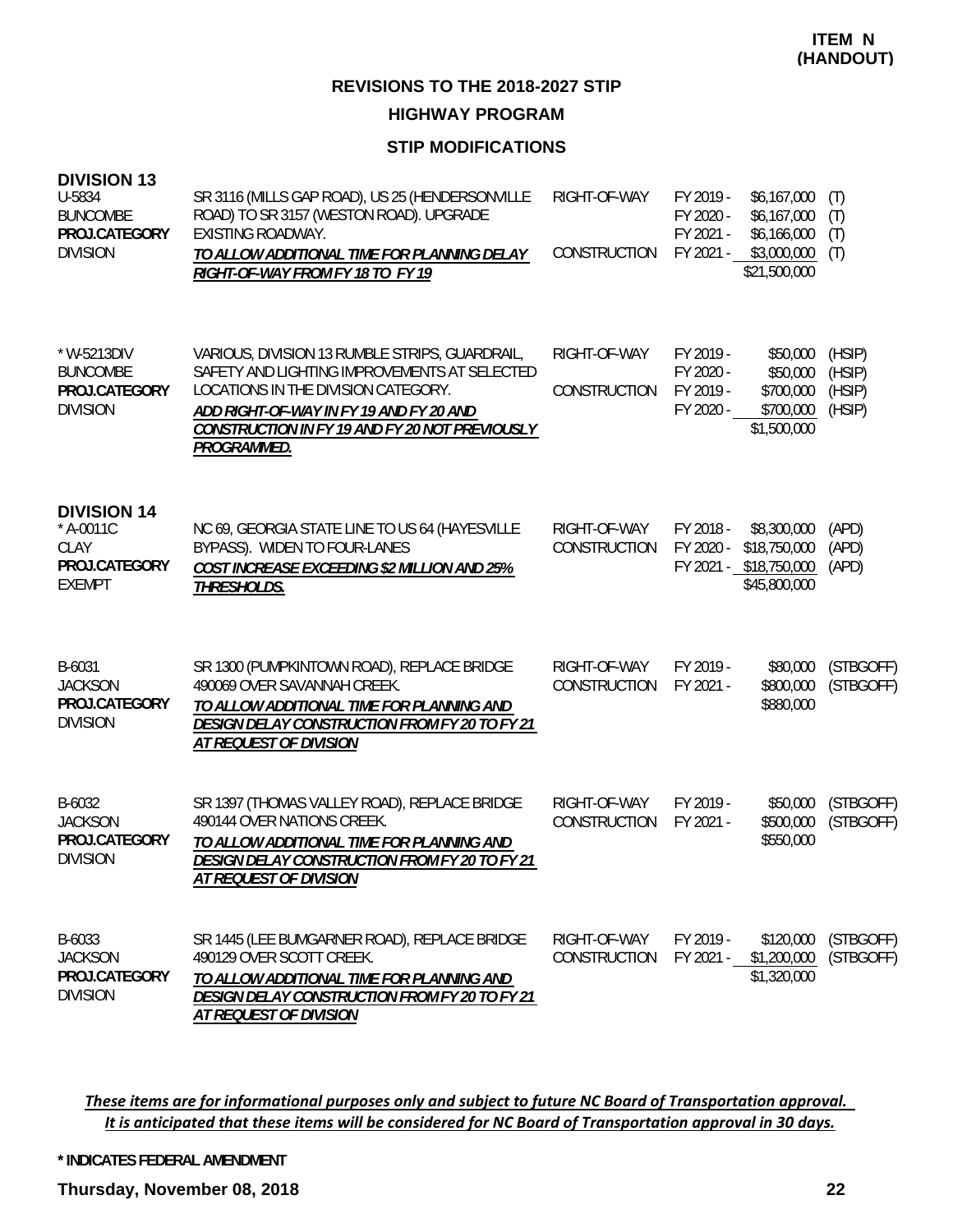#### **STIP MODIFICATIONS**

| <b>DIVISION 14</b><br>B-6034<br><b>JACKSON</b><br>PROJ.CATEGORY<br><b>DIVISION</b> | SR 1300 (PUMPKINTOWN ROAD), REPLACE BRIDGE<br>490065 OVER SAVANNAH CREEK.<br>TO ALLOW ADDITIONAL TIME FOR PLANNING AND<br>DESIGN DELAY CONSTRUCTION FROM FY 20 TO FY 21<br>AT REQUEST OF DIVISION               | RIGHT-OF-WAY<br>CONSTRUCTION                     | FY 2019 -<br>\$80,000<br>FY 2021 -<br>\$800,000<br>\$880,000                                                                                                                       | (STBGOFF)<br>(STBGOFF)                                   |
|------------------------------------------------------------------------------------|-----------------------------------------------------------------------------------------------------------------------------------------------------------------------------------------------------------------|--------------------------------------------------|------------------------------------------------------------------------------------------------------------------------------------------------------------------------------------|----------------------------------------------------------|
| B-6035<br><b>JACKSON</b><br>PROJ.CATEGORY<br><b>DIVISION</b>                       | SR 1738 (HOOPER CEMETERY ROAD), REPLACE<br>BRIDGE 490203 OVER CANEY FORK.<br>TO ALLOW ADDITIONAL TIME FOR PLANNING AND<br><b>DESIGN DELAY CONSTRUCTION FROM FY 20 TO FY 21</b><br><u>AT REQUEST OF DIVISION</u> | RIGHT-OF-WAY<br><b>CONSTRUCTION</b>              | FY 2019 -<br>\$70,000<br>FY 2021 -<br>\$700,000<br>\$770,000                                                                                                                       | (STBGOFF)<br>(STBGOFF)                                   |
| B-6036<br><b>JACKSON</b><br>PROJ.CATEGORY<br><b>DIVISION</b>                       | SR 1737 (CANEY FORK ROAD), REPLACE BRIDGE<br>490081 OVER JOHNS CREEK.<br>TO ALLOW ADDITIONAL TIME FOR PLANNING AND<br><b>DESIGN DELAY CONSTRUCTION FROM FY 20 TO FY 21</b><br>AT REQUEST OF DIVISION            | RIGHT-OF-WAY<br>CONSTRUCTION                     | FY 2019 -<br>\$70,000<br>\$700,000<br>FY 2021 -<br>\$770,000                                                                                                                       | (STBGOFF)<br>(STBGOFF)                                   |
| $*$ 1-5922<br><b>HAYWOOD</b><br>PROJ.CATEGORY<br><b>STATEWIDE</b>                  | I-40, TENNESSEE STATE LINE TO MILEMARKER 7.<br>PAVEMENT REHABILITATION.<br>ACCELERATE CONSTRUCTION FROM FY 22 TO FY 19<br>AT REQUEST OF DIVISION                                                                | CONSTRUCTION                                     | FY 2019 -<br>\$2,673,000<br>FY 2020 -<br>\$2,673,000<br>\$5,346,000                                                                                                                | (STBGIM)<br>(STBGIM)                                     |
| $* I-5923$<br><b>HAYWOOD</b><br>PROJ.CATEGORY<br><b>STATEWIDE</b>                  | 1-40, MILEMARKER 7 TO MILEMARKER 15. PAVEMENT<br>REHABILITATION.<br><b>ACCELERATE CONSTRUCTION FROM FY 22 TO FY 19</b><br><b>AT REQUEST OF DIVISION</b>                                                         | CONSTRUCTION                                     | FY 2019 -<br>\$2,344,000<br>\$2,344,000<br>FY 2020 -<br>\$4,688,000                                                                                                                | (STBGIM)<br>(STBGIM)                                     |
| * R-2588B<br><b>HENDERSON</b><br>PROJ.CATEGORY<br><b>DIVISION</b>                  | NC 191, SR 1381 (MOUNTAIN ROAD) TO NC 280 SOUTH<br>OF MILLS RIVER.<br><b>ACCELERATE CONSTRUCTION FROM FY 22 TO FY 21</b><br><b>PER DIVISION</b>                                                                 | RIGHT-OF-WAY<br><b>UTILITIES</b><br>CONSTRUCTION | FY 2020 -<br>\$2,250,000<br>FY 2021 -<br>\$2,250,000<br>FY 2020 -<br>\$500,000<br>FY 2022 -<br>\$14,500,000<br>FY 2023 -<br>\$14,500,000<br>FY 2024 - \$14,500,000<br>\$48,500,000 | (STBG)<br>(STBG)<br>(STBG)<br>(STBG)<br>(STBG)<br>(STBG) |

These items are for informational purposes only and subject to future NC Board of Transportation approval. It is anticipated that these items will be considered for NC Board of Transportation approval in 30 days.

**\* INDICATES FEDERAL AMENDMENT**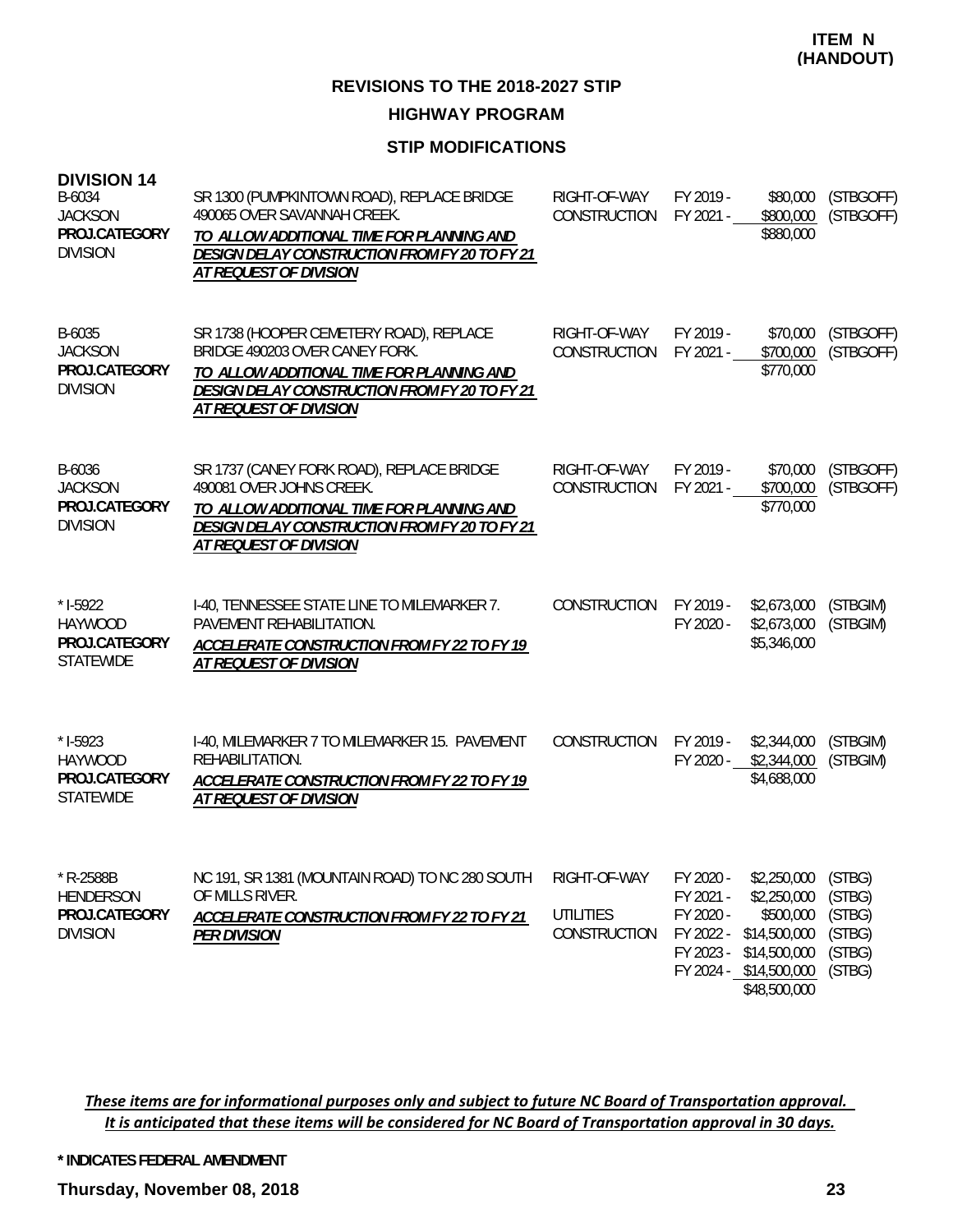#### **STIP MODIFICATIONS**

| <b>DIVISION 14</b><br>R-4751<br><b>SWAIN</b><br>PROJ.CATEGORY<br><b>REGIONAL</b>      | US 19, SR 1152 (HUGHES BRANCH ROAD) IN BRYSON<br>CITY TO SR 1195 (US 19A). MODERNIZE ROADWAY.<br>TO ALLOW ADDITIONAL TIME FOR PLANNING DELAY<br>RIGHT-OF-WAY FROM FY 19 TO FY 20                                   | RIGHT-OF-WAY<br><b>UTILITIES</b><br>CONSTRUCTION | FY 2020 -<br>FY 2020 -<br>FY 2021 -                                                                                                        | \$400,000<br>\$100,000<br>\$8,500,000<br>\$9,000,000                                                                                                       | (T)<br>(T)<br>(T)                                                                |
|---------------------------------------------------------------------------------------|--------------------------------------------------------------------------------------------------------------------------------------------------------------------------------------------------------------------|--------------------------------------------------|--------------------------------------------------------------------------------------------------------------------------------------------|------------------------------------------------------------------------------------------------------------------------------------------------------------|----------------------------------------------------------------------------------|
| $*$ R-5799<br>TRANSYLVANIA<br>PROJ.CATEGORY<br><b>REGIONAL</b>                        | US 64, US 276, NC 280, US 64, US 276, NC 280 AND US<br>64. CONSTRUCT INTERSECTION IMPROVEMENTS.<br>COST INCREASE EXCEEDING \$2 MILLION AND 25%<br>THRESHOLDS.                                                      | RIGHT-OF-WAY<br><b>UTILITIES</b><br>CONSTRUCTION | FY 2020 -<br>FY 2020 -<br>FY 2021 -                                                                                                        | \$7,100,000<br>\$100,000<br>\$6,400,000<br>\$13,600,000                                                                                                    | (T)<br>(T)<br>(T)                                                                |
| U-5840<br><b>HENDERSON</b><br>PROJ.CATEGORY<br><b>DIVISION</b>                        | SR 1547 (OLD AIRPORT ROAD), US 25 TO MILLS GAP<br>ROAD. WIDEN ROADWAY.<br>PROJECT TO UTILIZE BUILD NC BONDS                                                                                                        | BUILD NC CONST FY 2019 -                         | FY 2020 -<br>FY 2021 -<br>FY 2022 -<br>FY 2023 -<br>FY 2024 -<br>FY 2025 -<br>FY 2026 -<br>FY 2027 -<br>FY 2028 -<br>FY 2029 -<br>POST YR- | \$600,000<br>\$600,000<br>\$600,000<br>\$600,000<br>\$600,000<br>\$600,000<br>\$600,000<br>\$600,000<br>\$600,000<br>\$600,000<br>\$600,000<br>\$2,400,000 | (T)<br>(T)<br>(T)<br>(T)<br>(T)<br>(T)<br>(T)<br>(T)<br>(T)<br>(T)<br>(T)<br>(T) |
|                                                                                       |                                                                                                                                                                                                                    | CONSTRUCTION                                     | FY 2019 -                                                                                                                                  | \$200,000<br>\$9,200,000                                                                                                                                   | (T)                                                                              |
| <b>STATEWIDE</b><br>* SR-5001<br><b>STATEWIDE</b><br>PROJ.CATEGORY<br><b>DIVISION</b> | VARIOUS, SAFE ROUTES TO SCHOOL PROGRAM.<br>PROJECTS TO IMPROVE SAFETY, REDUCE TRAFFIC,<br>FUEL CONSUMPTION AND AIR POLLUTION IN VICINITY<br>OF SCHOOLS.<br>ADD CONSTRUCTION IN FY 19 NOT PREVIOUSLY<br>PROGRAMMED. | CONSTRUCTION                                     | 2019                                                                                                                                       | \$500,000<br>\$500,000                                                                                                                                     | (SRTS)                                                                           |

These items are for informational purposes only and subject to future NC Board of Transportation approval. It is anticipated that these items will be considered for NC Board of Transportation approval in 30 days.

**\* INDICATES FEDERAL AMENDMENT**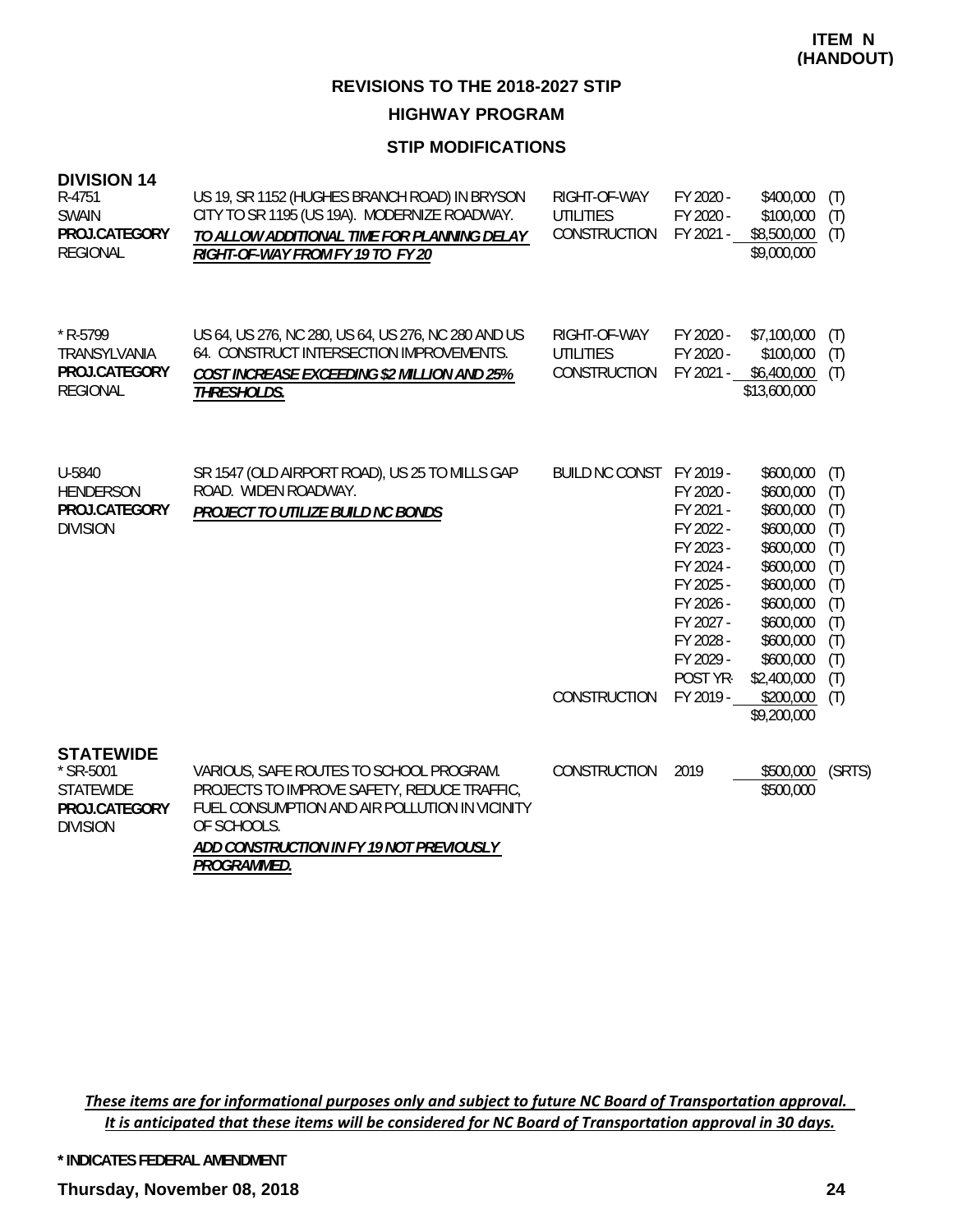**ITEM N (HANDOUT)**

**REVISIONS TO THE 2018-2027 STIP HIGHWAY PROGRAM**

#### **STIP DELETIONS**

#### **DIVISION 1**

| ----------<br>* F-5702D<br><b>HYDE</b> | NC 12, CONSTRUCT TRANSIT SHELTERS/BENCHES<br>AND TRANSIT VEHICLES | CONSTRUCTION FY 2018 - | \$110,000<br>\$110,000 | (O) |
|----------------------------------------|-------------------------------------------------------------------|------------------------|------------------------|-----|
| PROJ.CATEGORY                          | <i>DELETE, WORK TO BE ACCOMPLISHED UNDER</i>                      |                        |                        |     |
| <b>DIVISION</b>                        | <i>OTHER STATE FUNDS.</i>                                         |                        |                        |     |

#### **DIVISION 2**

| $*$ B-6045      | SR 1302 (JANERIO ROAD), REPLACE BRIDGE 680057 | RIGHT-OF-WAY           | FY 2022 - |                       | \$600,000 (STBGOFF) |
|-----------------|-----------------------------------------------|------------------------|-----------|-----------------------|---------------------|
| PAMLICO         | OVER DAWSON CREEK.                            | CONSTRUCTION FY 2023 - |           | \$6,000,000 (STBGOFF) |                     |
| PROJ.CATEGORY   | DELETE, WORK TO BE ACCOMPLISHED UNDER         |                        |           | \$6,600,000           |                     |
| <b>DIVISION</b> | <i>PROJECT B-5995.</i>                        |                        |           |                       |                     |

#### **DIVISION 4**

| P-5711B          | CSX A LINE, DOUBLE TRACK IMPROVEMENTS FROM   | CONSTRUCTION FY 2018 - \$19,695,000 (T) |                            |  |
|------------------|----------------------------------------------|-----------------------------------------|----------------------------|--|
| EDGECOMBE        | MILEPOST A105 TO A117                        |                                         | FY 2019 - \$19,695,000 (T) |  |
| NASH             | <i>DELETE, WORK TO BE ACCOMPLISHED UNDER</i> |                                         | \$39,390,000               |  |
| PROJ.CATEGORY    | <i>PROJECT P-5711A.</i>                      |                                         |                            |  |
| <b>STATEWIDE</b> |                                              |                                         |                            |  |

#### **DIVISION 7**

| * EL-4828B        | MORGAN CREEK GREENWAY, PHASE 2              | CONSTRUCTION FY 2018 - |           | \$730.000 | (TAPDA) |
|-------------------|---------------------------------------------|------------------------|-----------|-----------|---------|
| ORANGE            | DELETE PROJECT BREAK AT THE REOUEST OF TOWN |                        | FY 2018 - | \$182,000 | (L)     |
| ORANGE            | AND DIVISION OFFICE.                        |                        |           | \$912,000 |         |
| PROJ.CATEGORY     |                                             |                        |           |           |         |
| <b>TRANSITION</b> |                                             |                        |           |           |         |

#### **DIVISION 9**

| $^*$ C-5216   | SR 3346 (SOUTH MAIN STREET), EXTEND SIDEWALKS | ENGINEERING  | FY 2018 - | \$107,000        | (CMAQ) |
|---------------|-----------------------------------------------|--------------|-----------|------------------|--------|
| DAVIDSON      | ON SOUTH MAIN STREET AND PROVIDE WIDE PAVED   |              | FY 2018 - | \$27,000         | (L)    |
| PROJ.CATEGORY | SHOULDERS ON ANNA LEWIS DRIVE AND EMERGENCY   | CONSTRUCTION | FY 2019 - | \$481,000 (CMAQ) |        |
| FXFMPT        | DRIVE TO PROVIDE BICYCLE ACCESS TO LEXINGTON  |              | FY 2019 - | $$120,000$ (L)   |        |
|               | MEMORIAL HOSPITAL IN LEXINGTON.               |              |           | \$735,000        |        |
|               | DELETE AT REQUEST OF MPO; PROJECT DECLINED    |              |           |                  |        |
|               | BY CITY.                                      |              |           |                  |        |

These items are for informational purposes only and subject to future NC Board of Transportation approval. It is anticipated that these items will be considered for NC Board of Transportation approval in 30 days.

**\* INDICATES FEDERAL AMENDMENT**